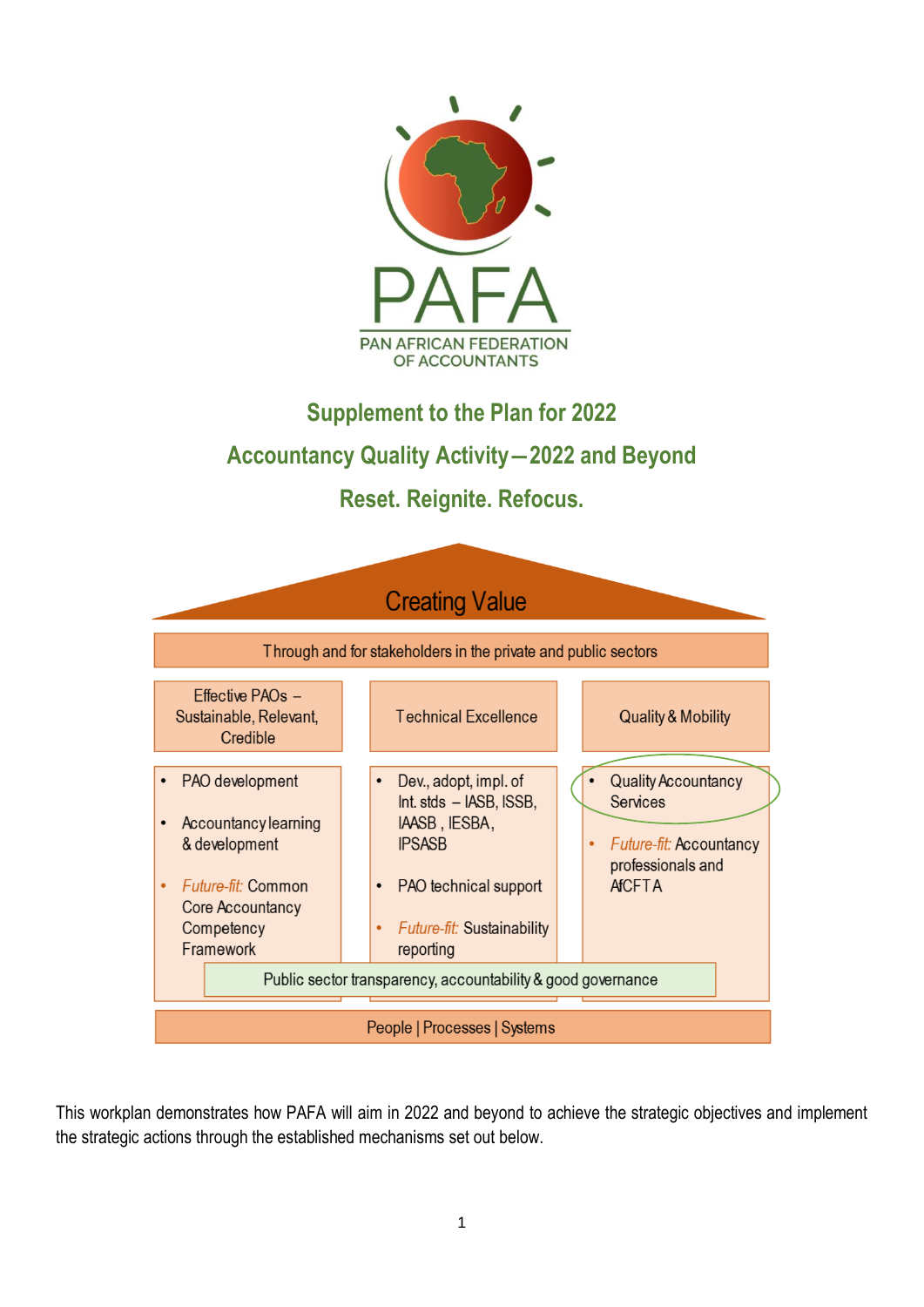| <b>Strategic Objectives</b>                                      | <b>Strategic Actions</b>                                                                                                                                                                                                                                                                                                      | <b>Mechanisms</b>                                                                                                    |  |
|------------------------------------------------------------------|-------------------------------------------------------------------------------------------------------------------------------------------------------------------------------------------------------------------------------------------------------------------------------------------------------------------------------|----------------------------------------------------------------------------------------------------------------------|--|
| Enhancing the quality<br>of professional<br>accountancy services | Facilitate the adoption and implementation of the new<br>International Standards on Quality Management<br>$(QM)$ :<br>Create awareness.<br>٠<br>Support PAOs to help their members and firms to<br>implement the standards,<br>Facilitate access to practical and fit-for purpose<br>۰<br>implementation resources / support. | (Multi-stakeholder)<br>Forum<br>to<br>Advance Accountancy Quality in<br>Africa<br>Quality<br>Advisory<br>Accountancy |  |
| in Africa                                                        | Strengthen PAO compliance with IFAC Statement of<br>Membership Obligations 1 and 6:<br>Enhance PAOs' understanding of the SMOs.<br>٠<br>Assist PAOs to comply with the SMOs.<br>٠<br>Explore the feasibility of providing a quality review<br>٠<br>outsourcing service.                                                       | Group<br>Liaison relations with staff of the<br><b>IAASB and IFAC</b>                                                |  |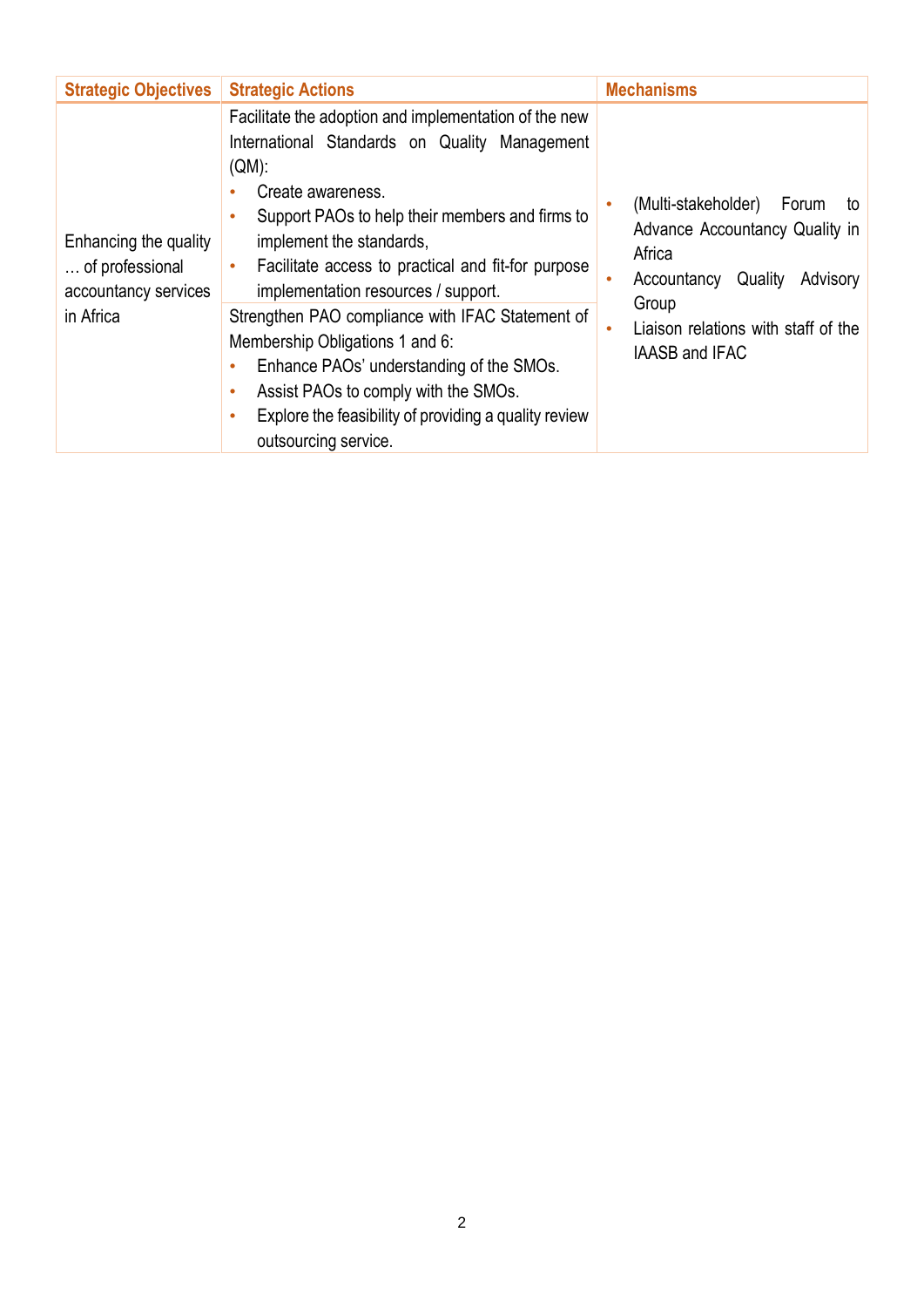### *ABOUT THE ACTIVITY*

| Background                          | The International Auditing and Assurance Standards Board (IAASB) has raised the bar for QM. Three new<br>standards-International Standard on QM (ISQM) 1 and 2 and International Standard on Auditing (ISA)<br>220 (Revised)—aim to strengthen and modernise QM in an evolving and increasingly complex<br>accountancy ecosystem that includes growing stakeholder expectations and a need for QM systems that<br>are proactive and adaptable. The standards are effective 15 December 2022. They replace the<br>International Standard on Quality Control (ISQC) 1 and ISA 220. The new standards provide an excellent<br>opportunity to review and enhance firm QM in Africa. Smaller PAOs and their SMP members in particularly<br>will require support to implement the new standards. |  |  |
|-------------------------------------|--------------------------------------------------------------------------------------------------------------------------------------------------------------------------------------------------------------------------------------------------------------------------------------------------------------------------------------------------------------------------------------------------------------------------------------------------------------------------------------------------------------------------------------------------------------------------------------------------------------------------------------------------------------------------------------------------------------------------------------------------------------------------------------------|--|--|
|                                     | A country-level quality review mechanism is key in ensuring quality financial reporting critical for enhancing<br>confidence in business, trust in government, foreign direct investment, and the effective use of<br>development assistance. Consequently, IFAC has included in the Statements of Membership Obligations<br>(SMOs) the need for PAOs to ensure that professional accountants registered with them or operating within<br>their jurisdiction are subject to quality reviews. Nevertheless, many PAOs / regulators lack resources to<br>establish and maintain effective quality review systems, while peer-to-peer quality reviews of self-regulated<br>PAOs could be challenging.                                                                                         |  |  |
|                                     | PAFA is uniquely positioned to harness our comparative advantages—integrated Pan African platform for<br>engagement   influential voice   effective convener   expert advisor   knowledge gateway   trusted<br>intermediary-to support the adoption and implementation of the new international QM standards and<br>IFAC SMOs 1 and 6 economically, efficiently, and effectively.                                                                                                                                                                                                                                                                                                                                                                                                          |  |  |
|                                     | PAFA recognises the diversity of models applied across Africa to regulate the accountancy profession.<br>The objective therefore is not to promote a specific model but rather work towards an effective country-<br>specific fit-for-purpose model.                                                                                                                                                                                                                                                                                                                                                                                                                                                                                                                                       |  |  |
| Impact we<br>sought to<br>achieve   | Quality financial reporting that contributes to enhanced confidence in business, trust in government, foreign<br>direct investment, and the effective use of development assistance                                                                                                                                                                                                                                                                                                                                                                                                                                                                                                                                                                                                        |  |  |
| Outcomes<br>we sought<br>to achieve | Accountancy quality deemed a priority for PAOs in Africa with a focus on continuous improvement:<br>With PAOs equipped to assist members and firms to implement the international QM<br>$\circ$<br>standards<br>With PAOs equipped to operate effective quality review systems linked to effective<br>$\circ$<br>investigation & disciplinary (1 & D) systems<br>An Africa Forum of Firms that meets certain QM requirements (longer-term outcome)                                                                                                                                                                                                                                                                                                                                         |  |  |
| Planned<br>outputs                  | Activities and tools that support the implementation of the international QM standards<br>$\bullet$<br>Activities and tools that support effective country-level quality review systems linked to effective I & D<br>$\bullet$<br>systems                                                                                                                                                                                                                                                                                                                                                                                                                                                                                                                                                  |  |  |

<sup>1</sup> This plan was informed by Ms Asmaa Resmouki, Past PAFA President and Independent Consultant. Her advice was provided on a pro bono basis.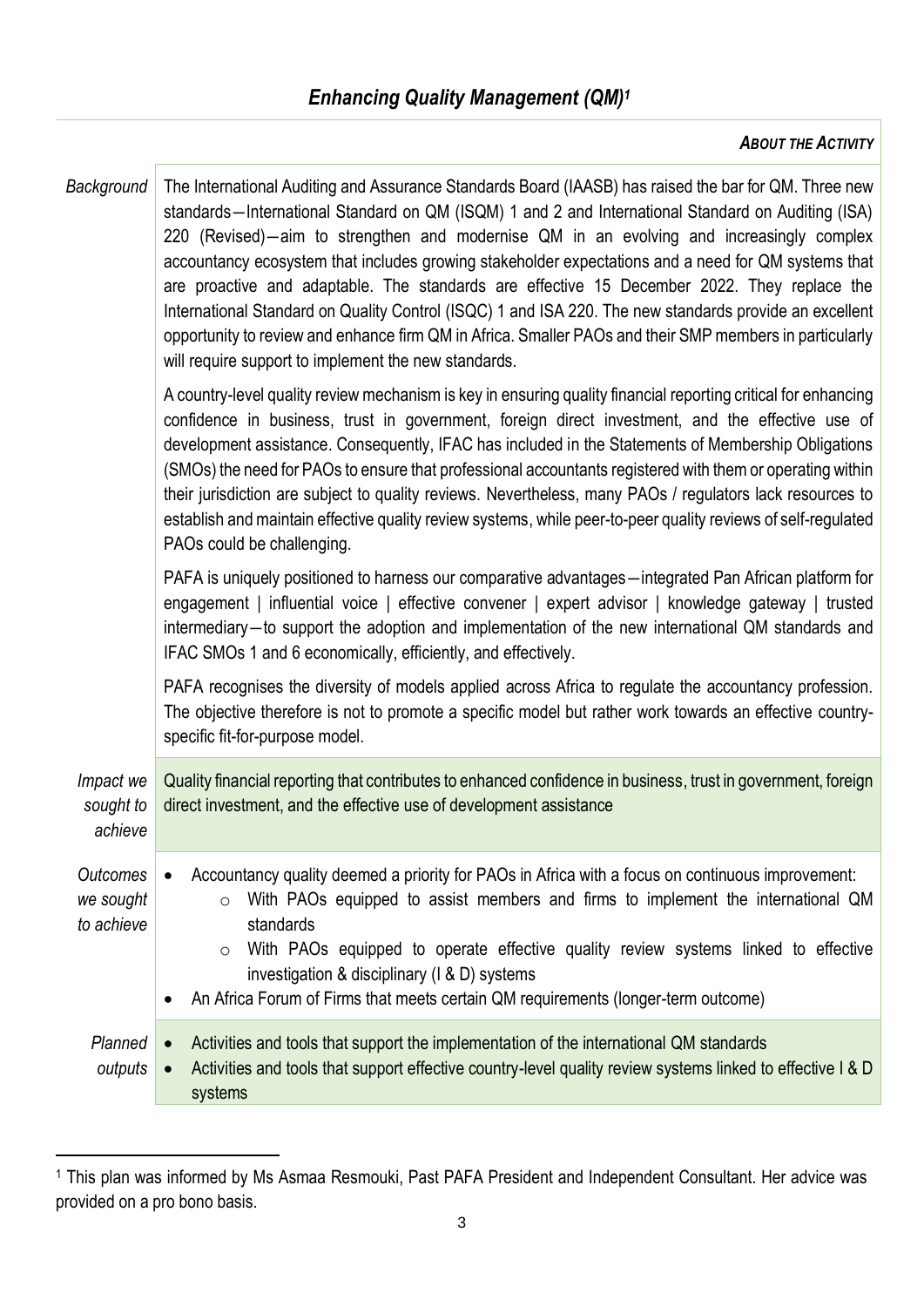### *Enhancing Quality Management (QM)<sup>1</sup>*

• Coordination of related activities of and enhanced collaboration among all interested stakeholders for greater impact

#### *PAFA'S ABILITY TO DELIVER*

| <b>SWOT</b>        | Strengths <sup>2</sup>                                                                                                                                                                                                                                                                                                                                                                                                                                                                                                                                                               | Weaknesses <sup>3</sup>                                                                                                                                                                                                                                                                                                                                                                                                                                                         |  |
|--------------------|--------------------------------------------------------------------------------------------------------------------------------------------------------------------------------------------------------------------------------------------------------------------------------------------------------------------------------------------------------------------------------------------------------------------------------------------------------------------------------------------------------------------------------------------------------------------------------------|---------------------------------------------------------------------------------------------------------------------------------------------------------------------------------------------------------------------------------------------------------------------------------------------------------------------------------------------------------------------------------------------------------------------------------------------------------------------------------|--|
|                    | <b>Brand recognition</b><br>Reach across Africa<br>$\bullet$<br>Strong relationship with standard-setting board<br>$\bullet$<br>members and key stakeholders<br>Relevant MOU partners and stakeholder relations,<br>$\bullet$<br>including development partners and donor agencies<br>interested in quality financial reporting<br>Interest of affiliates with global reach and quality<br>$\bullet$<br>resources to support PAFA<br>Ability to convene and influence                                                                                                                | Limited financial and human resources<br>Slow to market<br>$\bullet$                                                                                                                                                                                                                                                                                                                                                                                                            |  |
|                    | Opportunities <sup>4</sup>                                                                                                                                                                                                                                                                                                                                                                                                                                                                                                                                                           | Threats <sup>5</sup>                                                                                                                                                                                                                                                                                                                                                                                                                                                            |  |
|                    | Well positioned to provide a gateway to already-<br>available international activities and tools to support<br>the adoption and implementation of the international<br>QM standards and IFAC SMOs 1 and 6 in an easy<br>to access/navigate way<br>Well positioned to partner with PAOs in Africa that<br>have progressed the implementation of the<br>international QM standards and IFAC SMO 1 and 6<br>to benefit other PAOs in Africa<br>Well positioned to harness economies of scale to<br>support the implementation of the international QM<br>standards and IFAC SMO 1 and 6 | PAOs are not aware of / find it difficult to<br>$\bullet$<br>access or navigate the already-available<br>activities and tools<br>PAOs have limited financial and human<br>$\bullet$<br>resources to undertake new initiatives /<br>limited capacity to absorb<br>Lack of PAO stakeholder<br>interest /<br>$\bullet$<br>collaboration<br>Limited understanding of the value of<br>$\bullet$<br>effective PAOs in enhancing accountancy<br>quality<br><b>Disengaged PAOs</b><br>٠ |  |
| Potential<br>risks | Resistance to the adoption of the international standards / low quality implementation of the adopted<br>$\bullet$<br>international standards<br>Lack of PAO interest / resources / know-how to implement the international standards or comply with<br>the IFAC SMOs<br>Lack of Africa representation on international standard-setting boards / international standard-setting<br>boards not "hearing" the voice of Africa                                                                                                                                                         |                                                                                                                                                                                                                                                                                                                                                                                                                                                                                 |  |

<sup>2</sup> Factors that contribute to the continued success of PAFA and assist in achieving its mission.

<sup>&</sup>lt;sup>3</sup> Factors that hamper PAFA's success and growth and prevent it from achieving its mission and full potential.

<sup>4</sup> The environment within which PAFA operates offers opportunities. Which opportunities could PAFA harness to benefit its stakeholders?

<sup>5</sup> Factors that exit in the external environment that are not within PAFA's control and pose risks to its stability and sustainability.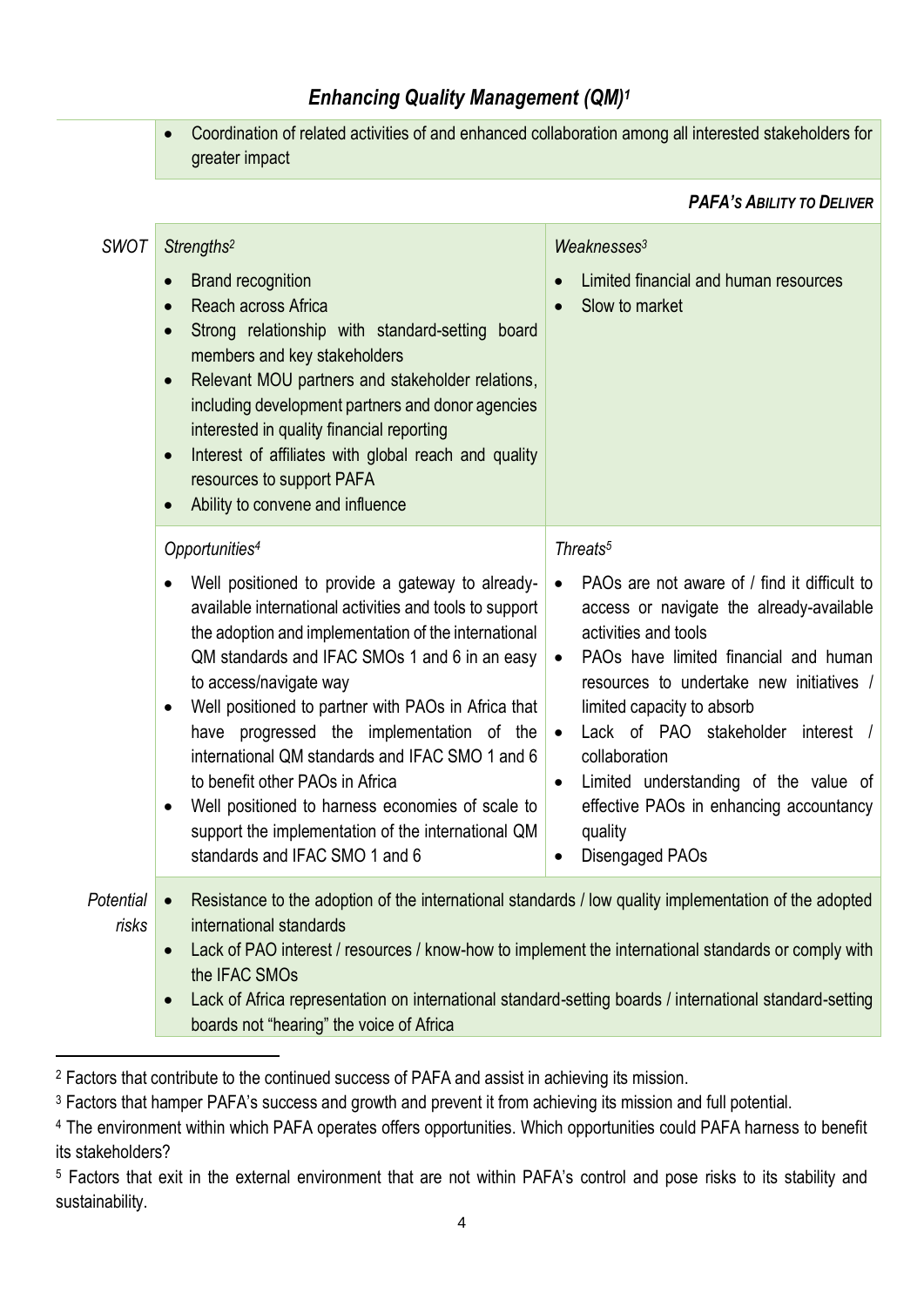### *Enhancing Quality Management (QM)<sup>1</sup>*

|                 | Insufficient awareness of work of PAFA and therefore low participation in planned initiatives<br>$\bullet$<br>Lack of international standard-setting board / IFAC interest to partner with PAFA<br>$\bullet$                                                                                                                                                                                                                                                                                                                                                                                                                                                                 |  |  |  |
|-----------------|------------------------------------------------------------------------------------------------------------------------------------------------------------------------------------------------------------------------------------------------------------------------------------------------------------------------------------------------------------------------------------------------------------------------------------------------------------------------------------------------------------------------------------------------------------------------------------------------------------------------------------------------------------------------------|--|--|--|
| <b>Partners</b> | Proposed projects not impactful / delivered in an impactful manner<br>$\bullet$<br>Developed PAOs in Africa that have progressed the adoption and implementation of the international<br>$\bullet$<br>QM standards and IFAC SMO 1 and 6                                                                                                                                                                                                                                                                                                                                                                                                                                      |  |  |  |
|                 | Regional economic and other groupings-For example:<br>$\bullet$                                                                                                                                                                                                                                                                                                                                                                                                                                                                                                                                                                                                              |  |  |  |
|                 | The African Forum of Independent Accounting and Auditing Regulators (AFIAAR), the main<br>$\circ$<br>objective of which is formalise efforts for the collaboration and strengthening of independent<br>audit regulation and, where relevant, accounting regulation across the continent. This has<br>been done by formalising a common base and creating one voice from which to advance audit<br>and accounting regulatory activities to build capacity, increase the quality of financial reporting<br>and auditing, and influence and adopt international standards.                                                                                                      |  |  |  |
|                 | The Organisation for the Harmonisation of Corporate Law in Africa (OHADA) has an ambitious<br>$\circ$<br>project to implement the international standards and quality review systems. It would be<br>important to engage with OHADA to avoid any duplication in efforts                                                                                                                                                                                                                                                                                                                                                                                                      |  |  |  |
|                 | AFROSAI-E has an Institutional Capacity Building Framework (ICBF) Self-Assessment<br>$\circ$<br>process and questionnaire from which PAFA could learn in progressing this activity                                                                                                                                                                                                                                                                                                                                                                                                                                                                                           |  |  |  |
|                 | Development partners and donor agency-The importance of quality financial reporting in achieving<br>$\bullet$<br>the strategic objectives of development partners and donor agencies is widely recognised. As such,<br>development partners and donor agencies have funded / are funding the development, adoption, and<br>implementation of international accounting and auditing standards. This includes funding from the<br>AfDB that assisted PAFA in 2015-2018 to develop a practical audit quality review mechanism based<br>on the International Standards of Quality Control (ISQC) 1. This included an audit quality review<br>methodology, manuals, and training. |  |  |  |
| PAFA            | Accountancy Quality Advisory Group (See Appendix A)                                                                                                                                                                                                                                                                                                                                                                                                                                                                                                                                                                                                                          |  |  |  |
| groups          | Forum to Advance Accountancy Quality in Africa (See Appendix B)                                                                                                                                                                                                                                                                                                                                                                                                                                                                                                                                                                                                              |  |  |  |
|                 | PAFA's PLANNED ACTIONS FOR 2022 (SEE PROJECT DESCRIPTIONS IN APPENDIX D.1-3)                                                                                                                                                                                                                                                                                                                                                                                                                                                                                                                                                                                                 |  |  |  |
|                 | Engage with relevant stakeholders to promote this new activity and seek their buy-in and commitment; this<br>could culminate in the establishment of the Forum to Advance Accountancy Quality in Africa                                                                                                                                                                                                                                                                                                                                                                                                                                                                      |  |  |  |
|                 | Development partners and donor agencies: e.g., African Development Bank, Gavi, The Global Fund,<br>$\bullet$<br><b>USAID, World Bank</b>                                                                                                                                                                                                                                                                                                                                                                                                                                                                                                                                     |  |  |  |
|                 | Firms: e.g., Forum of Firms, associations of firms, a selection of Africa firms<br>$\bullet$                                                                                                                                                                                                                                                                                                                                                                                                                                                                                                                                                                                 |  |  |  |
|                 | Regulators: e.g., AFIAAR, IFIAAR, as selection of developed regulators in Africa<br>$\bullet$<br>Regional economic and other groupings: e.g., OHADA<br>$\bullet$                                                                                                                                                                                                                                                                                                                                                                                                                                                                                                             |  |  |  |

• Software and other service providers: e.g., CaseWare, Inflo

Equip PAOs to assist members and firms to implement the international QM standards

• Raise awareness of the international QM standards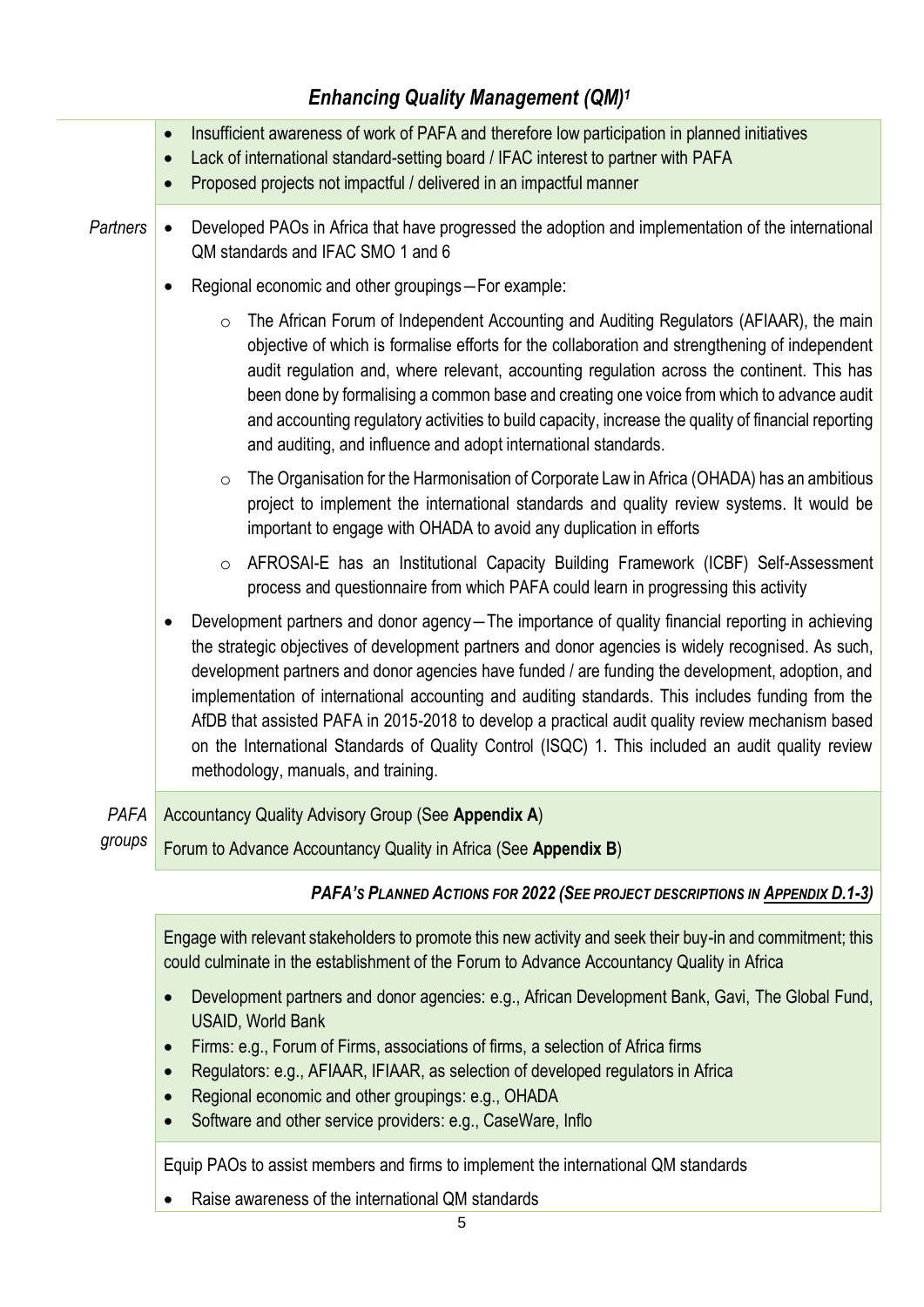### *Enhancing Quality Management (QM)<sup>1</sup>*

- Facilitate access to already-existing activities and tools in an easy to access/navigate way (e.g., IFAC / IAASB – see **Appendix E**)
- For selected PAOs, obtain an understanding of how each PAO is assisting members and firms to transition to and achieve the objectives of the international QM standards and advise on and support actions to close any gaps

Assist PAOs to improve their IFAC SMO 1 and 6 compliance

- Raise awareness of the IFAC SMOs 1 and 6
- Facilitate access to already-existing activities and tools in an easy to access/navigate way
- For selected PAOs, conduct a IFAC SMO 1 and 6 compliance gap analysis and advise on and support actions to close any gaps

Explore the establishment of a Quality Center for PAOs in Africa to which PAOs can outsource their quality review systems or components thereof (longer-term action)

• Conceptualise a center – people, process, systems – in consultation with the Forum to Advance Accountancy Quality in Africa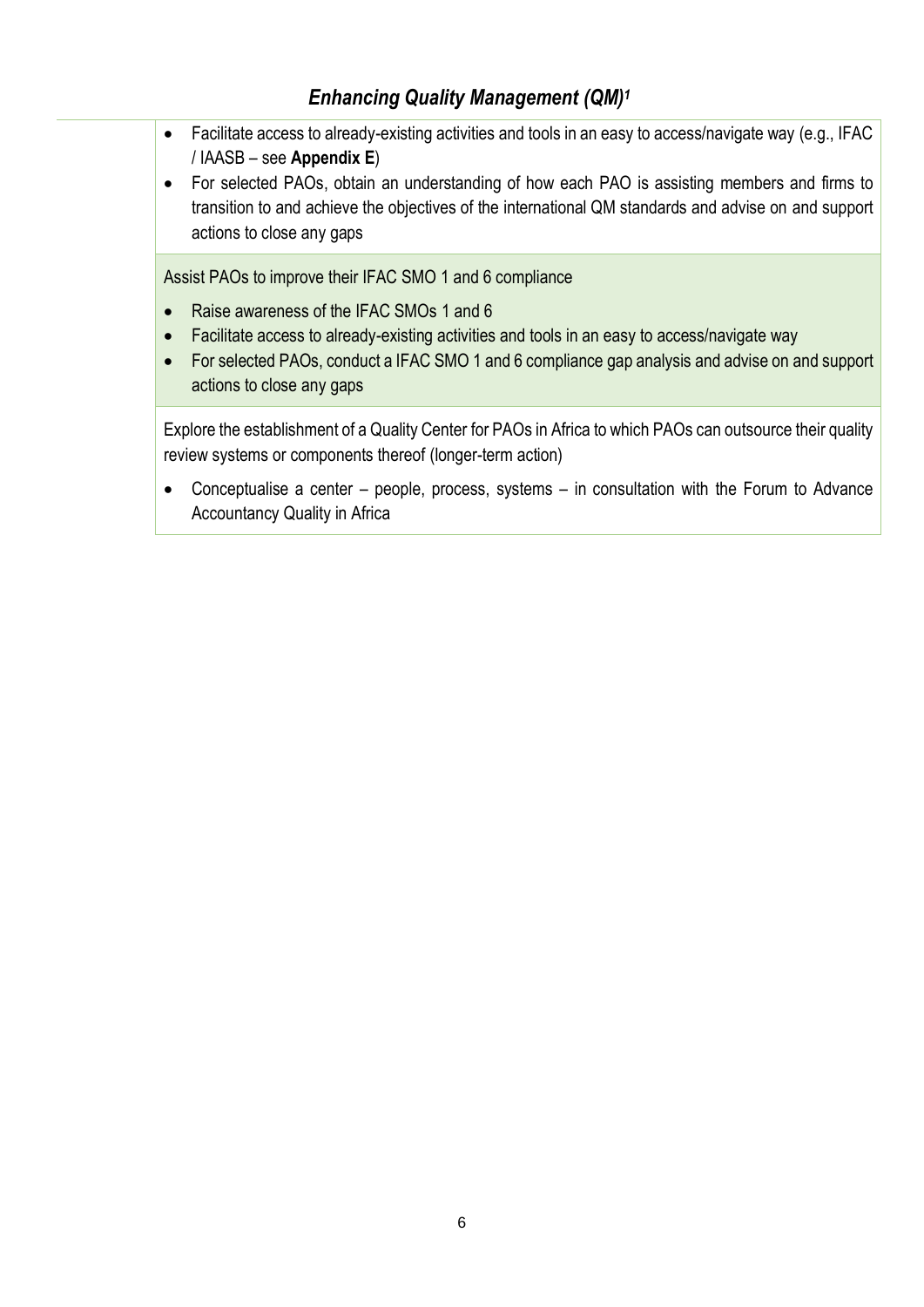# **Appendix A**

### **ACCOUNTANCY QUALITY ADVISORY GROUP**

### **TERMS OF REFERENCE AND OPERATING PROCEDURES**

In 2022, the Secretariat developed a new activity to enhance the quality of accountancy services in Africa (referred to as *accountancy quality* in this terms of reference). This new activity includes the following mechanisms through which to implement PAFA's strategy to enhance accountancy quality:

- **Accountancy Quality Advisory Group**
- Forum to Advance Accountancy Quality in Africa

As the CEO is accountable to the Board for the implementation of the strategy, the functionality of these mechanisms is overseen by the CEO.

### **Purpose**

1. The purpose of the Accountancy Quality Advisory Group (AQ\_AG) is to support the Secretariat to implement PAFA's strategy to enhance the accountancy quality.

### **Responsibilities**

- 2. The AQ AG is responsible for supporting the Secretariat by:
	- 2.1. Drawing on input from the Forum to Advance Accountancy Quality in Africa to:
		- a) Advise on the development of PAFA's strategy to enhance accountancy quality.
		- b) Advise on and support the Secretariat's activities to implement the strategy.
	- 2.2. Contributing to activities aimed at creating awareness and supporting the adoption of relevant pronouncements, particularly the International Standards on Quality Management (ISQM), International Standard on Auditing (ISA) 220 (Revised), and the IFAC Statements of Membership Obligations (SMOs) 1 and 6.
	- 2.3. Contributing to activities aimed at supporting the implementation of these pronouncements, including events, tools, and training.
	- 2.4. Contributing to activities aimed at strengthening Africa's voice in relevant regional and international structures by:
		- a) Identifying ideal candidates to represent Africa in these structures.
		- b) Informing participation in these structures.
		- c) Contributing to consultations issued by these structures.
	- 2.5. Advising on thought leadership and research opportunities.

### **Composition and Membership**

3. The AQ\_AG is comprised of not less than 5 members. Members have relevant expertise and experience and are well suited to fulfil the responsibilities set out above. Members are diverse and geographically balanced.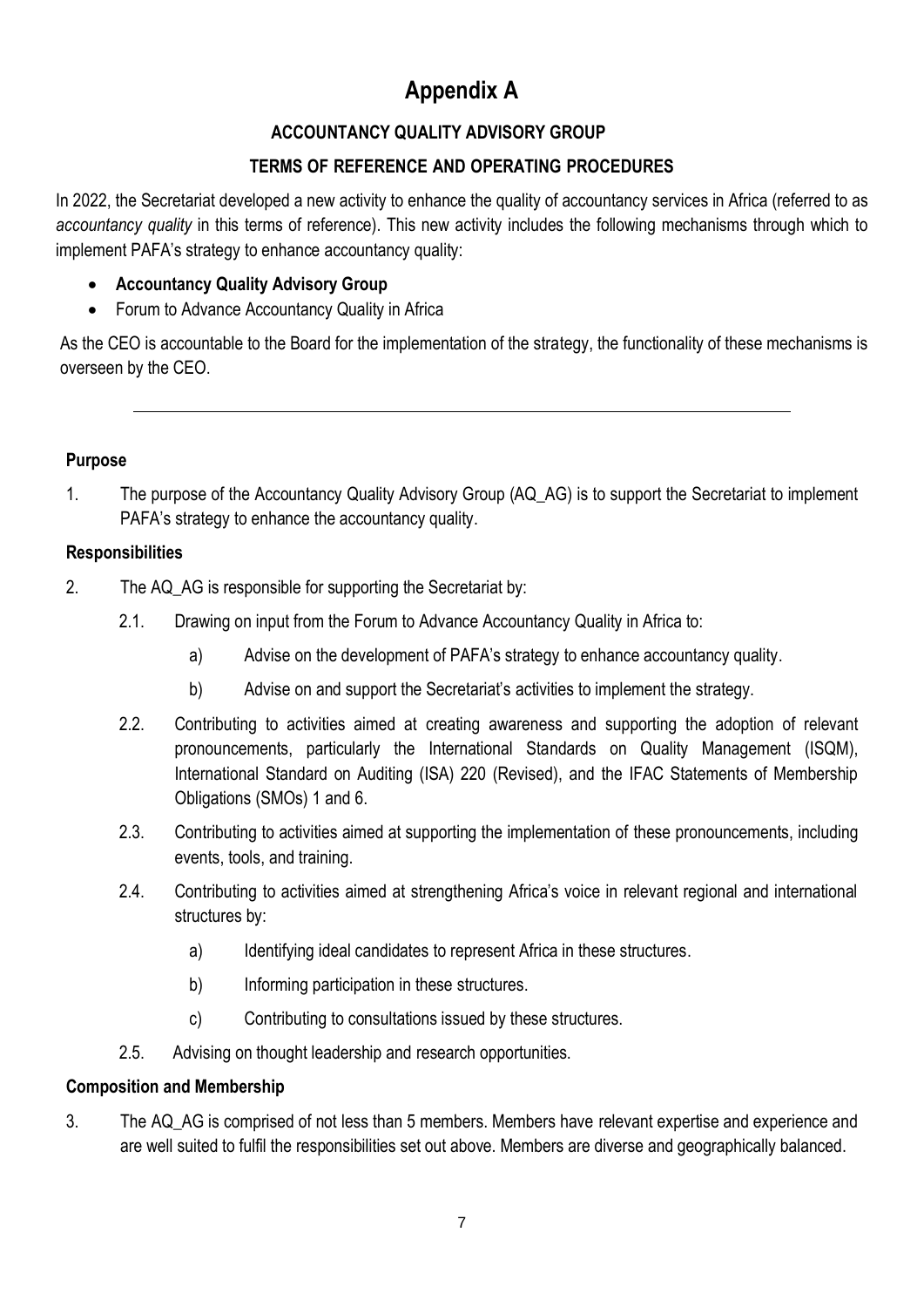- 4. The Secretariat issues a call for nominations for membership on 1 July every year<sup>6</sup> . Such membership commences on 1 January in the following year.
- 5. Until such time as PAFA has established a Nominating Committee, the Nominations Panel established under the Technical Excellence Activity considers the nominations and identify a chairperson and members for recommendation to the Board.

### **Term of Office**

- 6. The members serve for three years, renewable once<sup>7</sup>. The chairperson serves for three years, renewable once (irrespective of his/her service as member).
- 7. The Nominations Panel reviews the participation and contribution of individual members (with reference to their annual performance evaluations―see paragraph 9) along with the overall membership size and composition as a basis for membership renewal. Vacancies arise when a member's term comes to an end, the member resigns or—based on the Nominations Panel's assessment—is no longer able to commit, participate, or contribute at the expected level. Members who wish to resign does so in writing to the CEO.
- 8. Members promptly advise the CEO if their role and affiliation change.

### **Performance Evaluation**

9. The AQ\_AG evaluates its performance annually in the spirit of continuous improvement. In addition, the chairperson evaluates the performance of the members, and the members evaluate the performance of the chairperson on an annual basis.

### **Periodic Review of the Terms of Reference**

10. These terms of reference will be reviewed in 2024 and thereafter every three years.

### **Transitional Arrangements**

- 11. To establish the AQ\_AG, the Secretariat will issue a call for nominations for 2022 membership on 15 April 2022. The members will be selected and the AQ\_AG established by 1 June 2022.
- 12. The first term of the members selected in 2022 will end on 31 December 2024. Their second term will be three years and staggered to ensure a one-third rotation every year. That is, one-third of the members will rotate off in 2025, 2026 and 2027. The Secretariat will issue a call for nominations for 2026 membership on 1 July 2025.
- 13. Any vacancies arising between 1 June 2022 and 1 July 2025 will be filled by the Secretariat reaching out to the PAFA Member Organisations. Nominations so received will be reviewed by the Nominations Panel and a recommendation made to the Board for approval. After 1 July 2025, such vacancies will be filled through the normal nominations process.

### **APPENDIX―OPERATING PROCEDURES**

### **Meeting Procedures**

- 1. The number and format of (in-person or virtual) meetings are commensurate with the AQ\_AG fulfilling its responsibilities. At a minimum, the AQ\_AG meets once per year. Each meeting requires the presence of at least two-thirds of the members, either in person or virtual.
- 2. The AQ\_AG chairperson convenes the meeting. In his/her absence, the members present elect another

<sup>6</sup> See Transitional Arrangements.

<sup>7</sup> See Transitional Arrangements.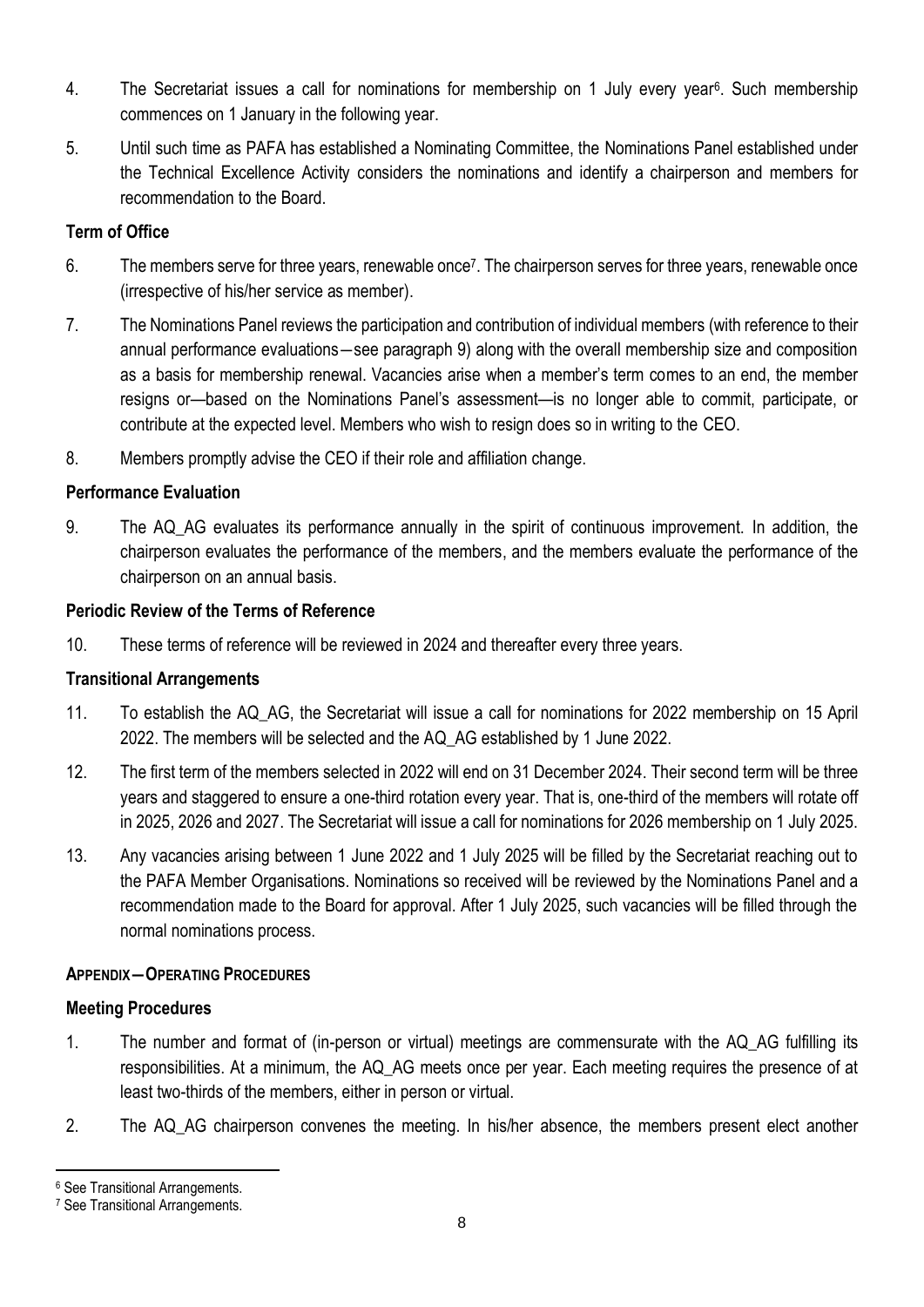member to convene the meeting.

- 3. All members are expected to prepare for and participate in the deliberations at the meeting. Decisions will be made by consensus.
- 4. The Secretariat develops and distributes the agenda and material for each meeting at least two weeks in advance of the meeting. The Secretariat prepares brief notes indicating the names of those present and summarising key points or decisions made at the meeting.
- 5. The AQ\_AG also engages between meetings as necessary to fulfil its responsibilities.

### **External communication**

- 6. As ambassadors of PAFA, the members use their networks and communication channels to promote the accountancy quality activities of PAFA.
- 7. The members provide the Secretariat with a short biography and photo to post on the website to communicate the credibility and accountability of the AQ\_AG to stakeholders.

### **Accountability**

8. The CEO reports progress regarding implementation of PAFA's strategy to the Board on a quarterly basis.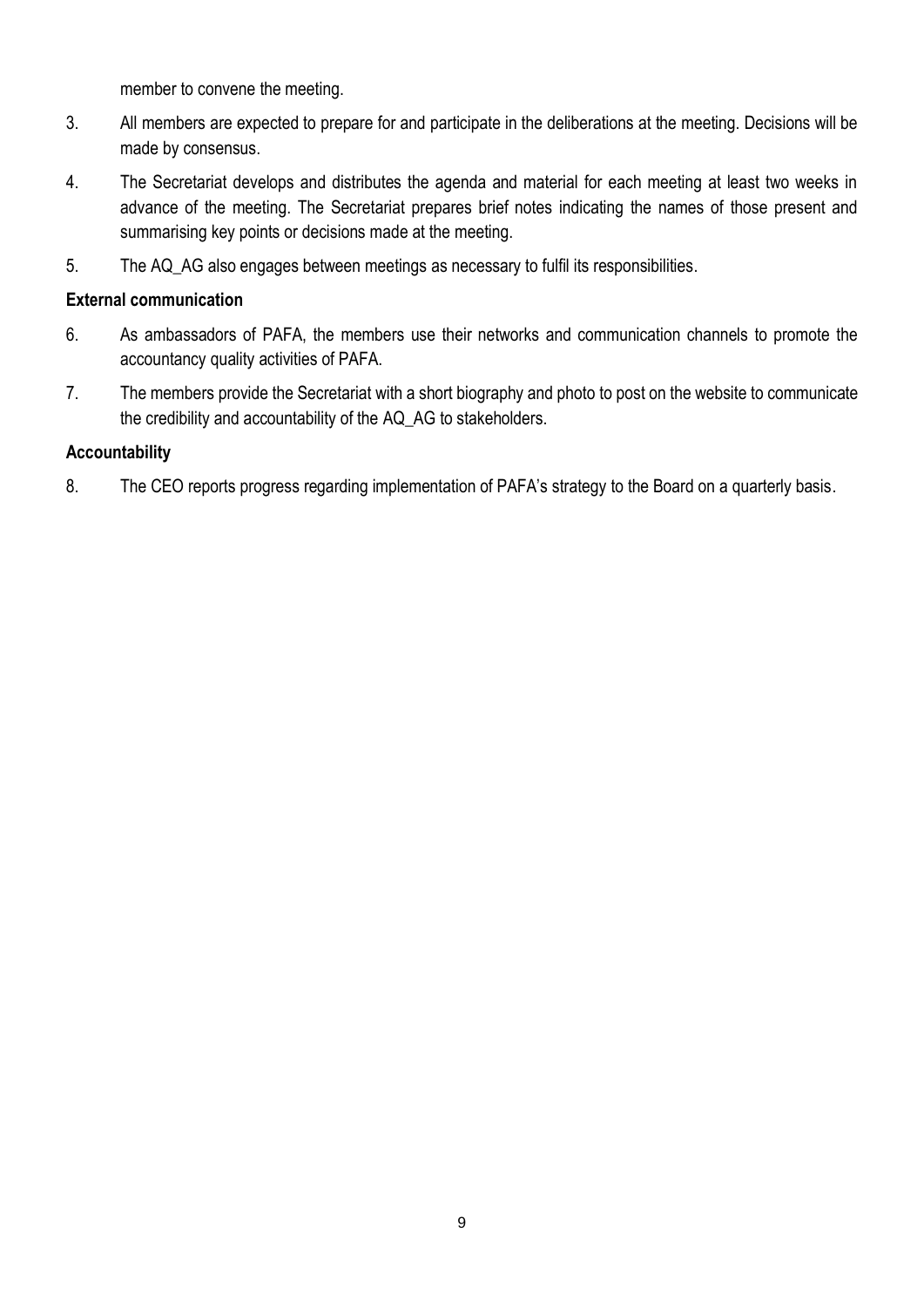# **Appendix B**

### **FORUM TO ADVANCE ACCOUNTANCY QUALITY IN AFRICA**

### **TERMS OF REFERENCE AND OPERATING PROCEDURES**

In 2022, the Secretariat developed a new activity to enhance the quality of accountancy services in Africa (referred to as *accountancy quality* in this terms of reference). This new activity includes the following mechanisms through which to implement PAFA's strategy to enhance accountancy quality:

• Accountancy Quality Advisory Group

### • **Forum to Advance Accountancy Quality in Africa**

The Advisory Group, which is a small group made up of technical experts, is informed by and inform the Forum to Advance Accountancy Quality in Africa, which is a larger group of PAFA stakeholders interested in accountancy quality.

As the CEO is accountable to the Board for the implementation of the strategy, the functionality of these mechanisms is overseen by the CEO.

### **Purpose**

1. The Forum to Advance Accountancy Quality in Africa provides a platform for engagement and the exchange of knowledge and experience among a wide range of stakeholders interested in the quality of accountancy services in Africa.

### **Commitment**

- 2. Forum members are committed to:
	- 2.1. Engage with PAFA to advance the development, adoption, and implementation of the International Standards on Quality Management (ISQM), International Standard on Auditing (ISA) 220 (Revised), and the IFAC Statements of Membership Obligations (SMOs) 1 and 6.
	- 2.2. Exchange knowledge and experience and facilitate capacity building in the adoption and implementation of the above pronouncements.
	- 2.3. Strengthen the participation and influence of the accountancy profession in Africa in international standard setting.
	- 2.4. Promote PAFA's accountancy quality activities.

### **Membership**

- 3. Forum membership is open to all national, regional, and international stakeholders interested in accountancy quality.
- 4. The Secretariat issues an annual call for interested stakeholders to join the Forum.<sup>8</sup> The PAFA Member Organisations are essential to helping the Secretariat identify in-country interested stakeholders.
- 5. The Secretariat maintains a database of Forum members and their representatives. Forum members communicate any changes in representatives to the PAFA CEO without delay.
- 6. The chairperson of the Accountancy Quality Advisory Group is the chairperson of the Forum.

<sup>8</sup> The first call will be issued on 15 January 2022.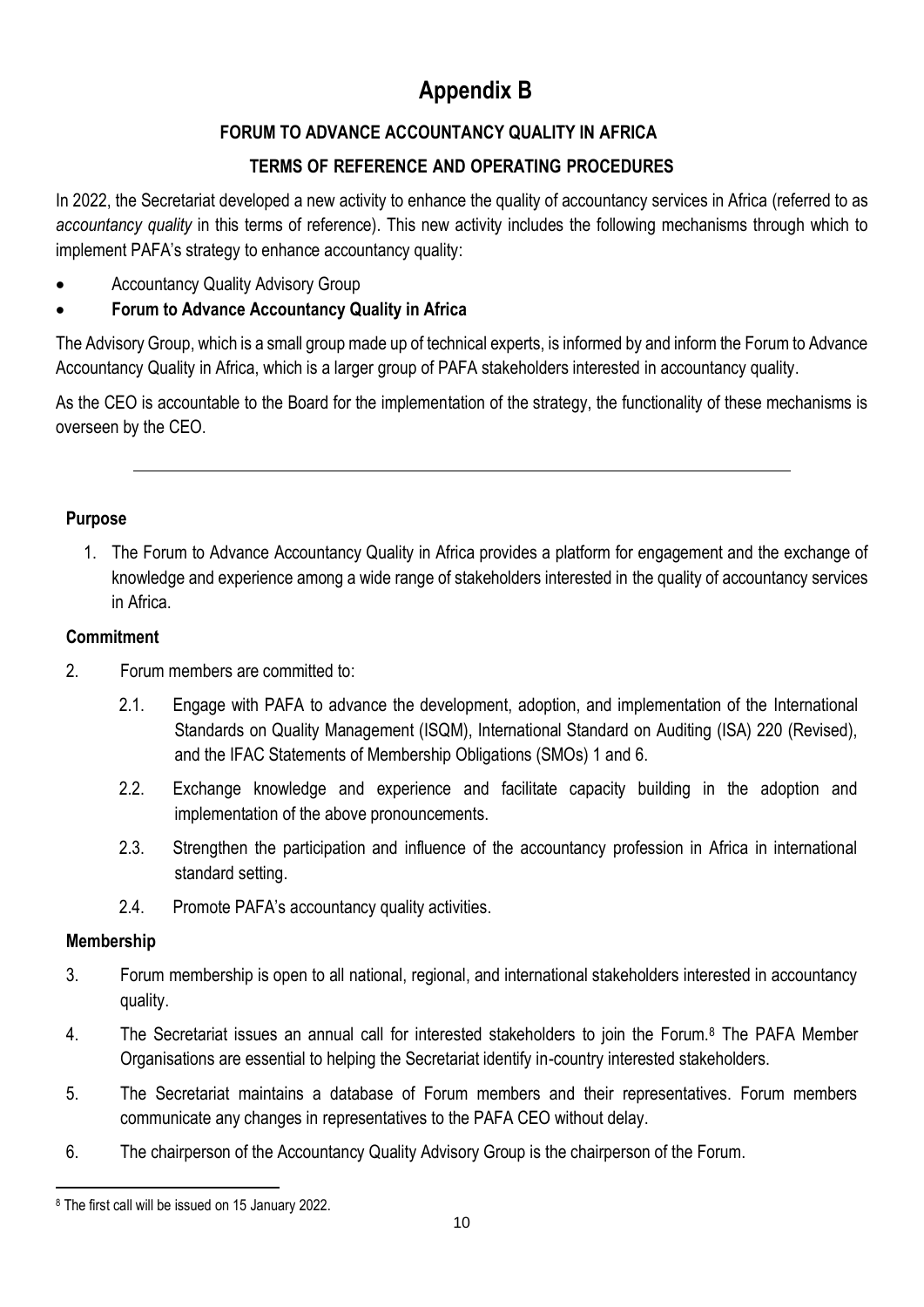### **Term of Office**

7. The term of office is unlimited.

### **Performance Evaluation**

8. The Forum evaluates its performance annually in the spirit of continuous improvement.

### **Periodic Review of the Terms of Reference**

9. These terms of reference will be reviewed in 2024 and thereafter every three years.

### **APPENDIX―OPERATING PROCEDURES**

### **Meeting Procedures**

- 1. The Forum meets in person or virtually once per year.
- 2. The Forum chairperson convenes the meeting. In his/her absence, the members present elect another member to convene the meeting.
- 3. All members are expected to prepare for and participate in the deliberations at the meeting.
- 4. The Secretariat develops and distributes the agenda and material for each meeting at least two weeks in advance of the meeting.

### **Accountability**

5. The CEO reports progress regarding implementation of PAFA's strategy to the Board on a quarterly basis.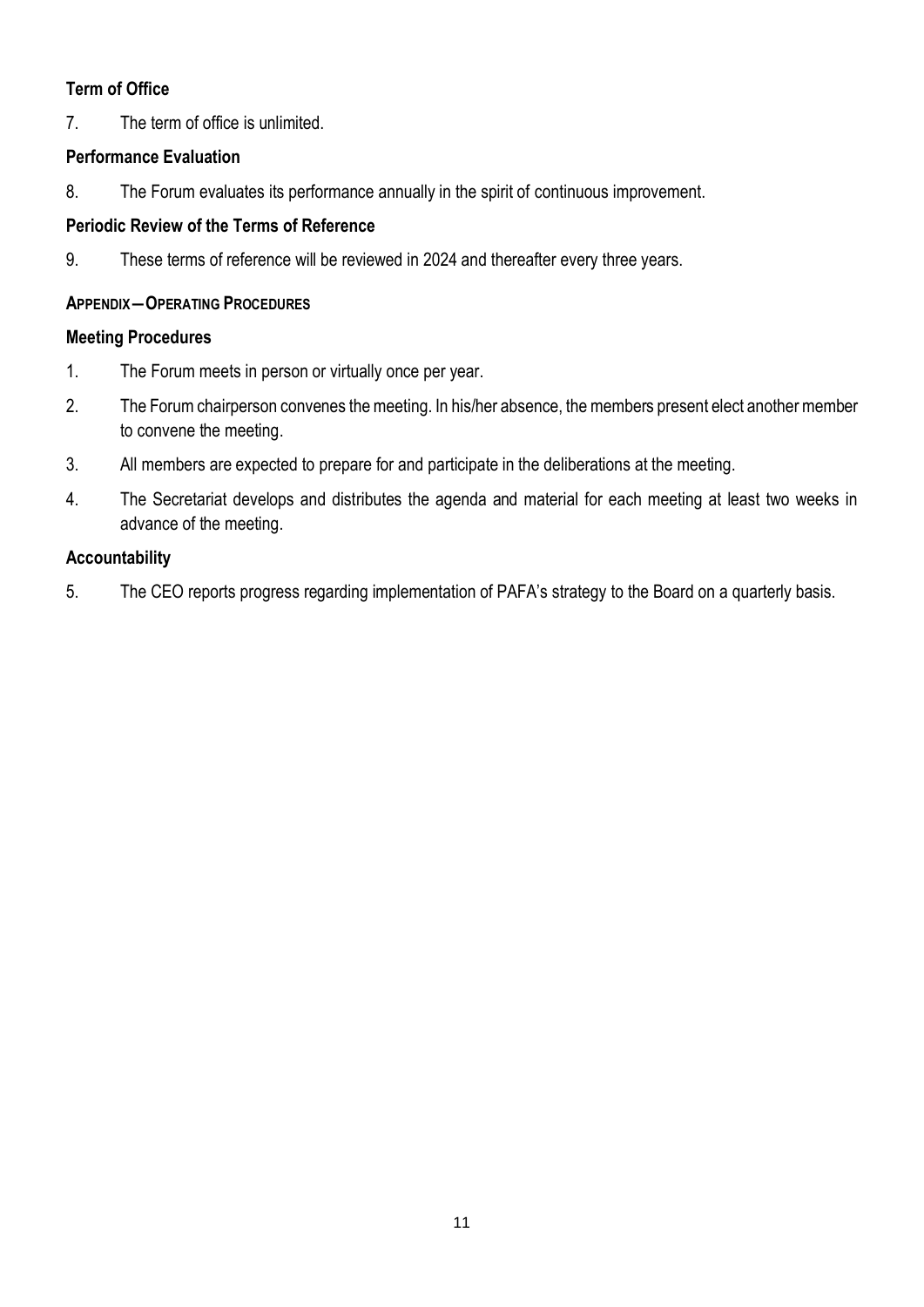# **Appendix C PRELIMINARY FINDINGS**

| Findings from 2021 ENGLISH survey                                                                                                                                                                                                                                                                                                                                                                                                                                                                                                               | Findings from 2021 FRENCH survey                                                                                                                                                                                                                                                                                                                                                                                                                                                                                                                                                                                                           |  |
|-------------------------------------------------------------------------------------------------------------------------------------------------------------------------------------------------------------------------------------------------------------------------------------------------------------------------------------------------------------------------------------------------------------------------------------------------------------------------------------------------------------------------------------------------|--------------------------------------------------------------------------------------------------------------------------------------------------------------------------------------------------------------------------------------------------------------------------------------------------------------------------------------------------------------------------------------------------------------------------------------------------------------------------------------------------------------------------------------------------------------------------------------------------------------------------------------------|--|
| 14 responses<br>Burkina Faso, Ethiopia, Kenya, 2 X Malawi,<br>Mozambique, 2 X Namibia, Nigeria, Rwanda, 3 X<br>South Africa, Tanzania                                                                                                                                                                                                                                                                                                                                                                                                           | 6 responses<br>Burkina Faso, Cameroon, CAR, Tchad, Togo, Tunisia<br>$\bullet$                                                                                                                                                                                                                                                                                                                                                                                                                                                                                                                                                              |  |
| Approximately 80% of the respondents have included<br>improving their quality review systems in their PAO's<br>strategic objectives / priorities.                                                                                                                                                                                                                                                                                                                                                                                               | 100% of the respondents have included improving their<br>quality review systems in their PAO's strategic objectives<br>/ priorities.                                                                                                                                                                                                                                                                                                                                                                                                                                                                                                       |  |
| 31% of respondents are well advance in assisting their<br>members in implementing the new QM standards, 38%<br>are half advanced and 8% will start soon. The remining<br>23% indicated that their members are not performing<br>assurance services or that the audit quality review system<br>is the responsibility of an independent regulator.                                                                                                                                                                                                | 50% of respondents are half advanced in assisting their<br>members in implementing the new QM standards, and<br>33% will start soon, and one respondent (17%) would like<br>to be assisted.                                                                                                                                                                                                                                                                                                                                                                                                                                                |  |
| When asked about where the PAO needs the most<br>assistance in improving their quality review system, the<br>responses were as follows:<br>71% said training on and tools to implement the new<br>international QM standards<br>36% said tools for performing quality reviews<br>29% said having qualified quality reviewers<br>29% said training on quality review<br>21% said setting up a quality review system from<br>scratch<br>21% said improving their quality review system<br>21% said improving their IFAC SMO 1 and 6<br>compliance | When asked about where the PAO needs the most<br>assistance in improving their quality review system, the<br>responses were as follows:<br>67% said training on quality review<br>$\bullet$<br>67% said tools for performing quality reviews<br>$\bullet$<br>50% said improving their quality review system<br>$\bullet$<br>50% said training on and tools to implement the new<br>$\bullet$<br>international QM standards<br>33% said having qualified quality reviewers<br>$\bullet$<br>17% said setting up a quality review system from<br>$\bullet$<br>scratch<br>17% said improving their IFAC SMO 1 and 6<br>$\bullet$<br>compliance |  |
| 64% of the respondents were of the view that PAFA setting<br>up a Quality Center to supply tools, training, and event<br>quality reviewers to all Africa PAOs is an excellent idea<br>and that PAFA should proceed immediately; 22% thought<br>it was a good idea, while 7% did not regard it as a priority<br>and 7% indicated that their quality review system was<br>managed by an independent regulator.                                                                                                                                    | 67% of the respondents were of the view that PAFA setting<br>up a Quality Center to supply tools, training, and event<br>quality reviewers to all Africa PAOs is an excellent idea<br>and that PAFA should proceed immediately; 17% thought<br>it was a good idea, while on respondent (17%) had doubts<br>about the establishment of a pool of quality reviewers for<br>all PAOs in Africa.                                                                                                                                                                                                                                               |  |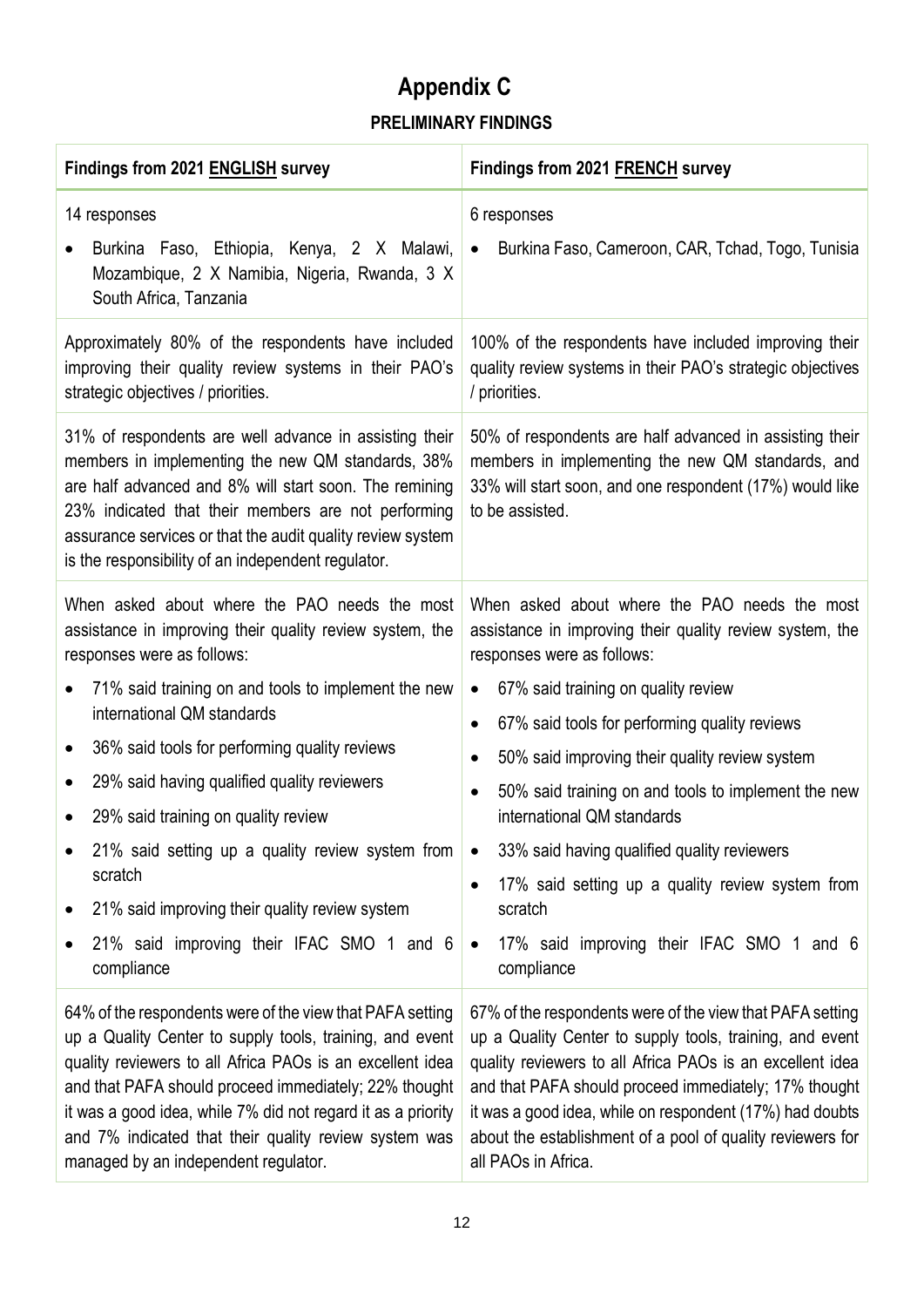86% of the respondents expressed willingness to participate in a pilot project that would include PAFA performing a diagnostic of their current quality review systems with the intention of using the findings to conceptualise a Quality Center for Africa PAOs. 100% of the respondents expressed willingness to participate in a pilot project that would include PAFA performing a diagnostic of their current quality review systems with the intention of using the findings to conceptualise a Quality Center for Africa PAOs.

#### **Main messages from interviews conducted in Maputo, Mozambique during ACOA 2021:**

- There is an urgent need for assistance on the implementation of the new international QM standards (training and tools).
- Some PAOs are more advanced and have established quality departments (or regulators), even though some challenges remain. Others are still in the starting blocks.
- The idea of having a Quality Center with a pool of reviewers seemed to be welcomed
- There is a need to engage with more PAOs in French-speaking countries where the need for assistance appears to be the highest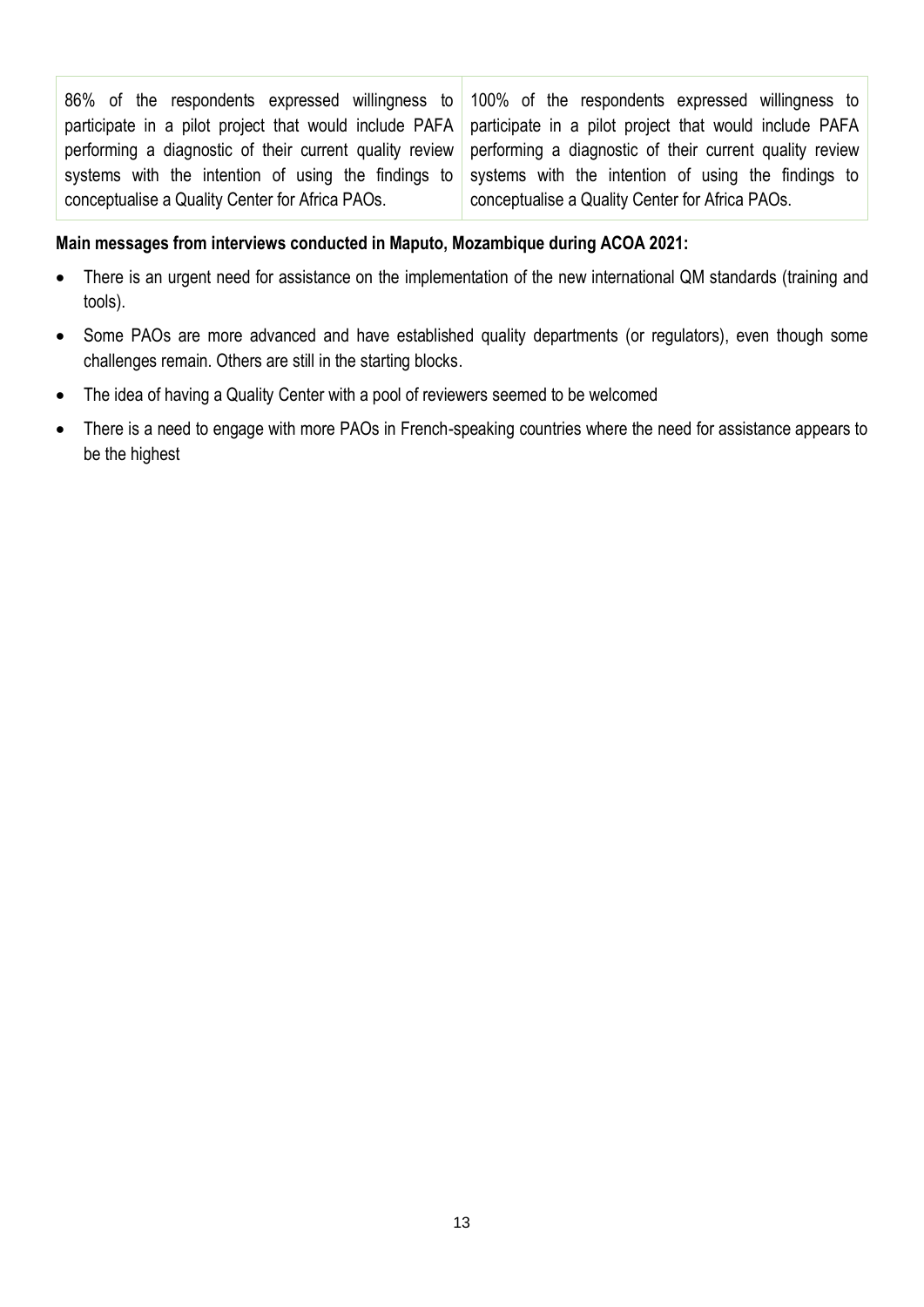# **Appendix D.1 PROJECT―VIRTUAL QM WORKSHOP SERIES**

### **Proposed Terms of Reference**

### **Objective**

- Creating awareness and supporting the implementation of the new international QM standards through harnessing already-existing opportunities
- Facilitating access to already-existing activities and tools in an easy to access/navigate way

### **Detailed Approach**

- 1. Organise a webinar for all PAFA Member Organisations to present the PAFA Accountancy Quality Plan for 2022 and Beyond. Use this opportunity to raise awareness on the international QM standards and already-available resources.
- 2. Collaborate with SAICA and the Quality Management Implementation Initiative Task Group to co-host and co-brand their Quality Management Standards Implementation Workshops to benefit all PAOs and members and firms in Africa
- 3. Invite PAFA Member Organisations to join the ad hoc PAO Quality Management Group to facilitate offering of the workshops through the participating PAOs.
- 4. Provide participating PAOs with information to enable them to promote the workshops in their respective countries.
- 5. At the end of the workshop series, ask PAOs and workshop participants to identify any gaps in practical implementation resources for future consideration.

### **Deliverable**

A series of virtual QM workshops, see below.

| <b>Month</b>                             | <b>Theme</b>                                                               | Pre-<br>reading:<br><b>Standards</b> | <b>Pre-reading: Implementation Guidance</b>                                                                                                                                                                                                                                                                                                                                                                                                                                                                                                                                                                                                |
|------------------------------------------|----------------------------------------------------------------------------|--------------------------------------|--------------------------------------------------------------------------------------------------------------------------------------------------------------------------------------------------------------------------------------------------------------------------------------------------------------------------------------------------------------------------------------------------------------------------------------------------------------------------------------------------------------------------------------------------------------------------------------------------------------------------------------------|
| January / February<br>2022<br>Self-study | <b>Introduction</b>                                                        | $1 - 22$                             | <b>SAICA TechTalk November 2021 slides or recording</b><br>Q1: What is the relationship of ISQM 1 with ISQM 2 and ISA<br>220 (Revised)?<br>Q2: To which firms/engagements do ISQM 1, ISQM 2 and<br>ISA 220 (Revised) apply?<br>Q3: Is ISQM 1 scalable for smaller and less complex firms?<br>Q4: With just over a year to go, in which ways can firms<br>implement these new standards?<br>Q5: Who is responsible for the system of quality<br>management?<br><b>Introducing the QM Standards</b><br><b>Perspectives on Initial Implementation Efforts</b><br><b>Introduction to ISQM1</b><br><b>First-time Implementation Guide: 1-17</b> |
| April 2022<br>Virtual workshop           | <b>ISQM1</b><br>The firm's risk assessment process<br>End goal in mind     | $23 - 27$                            | <b>First-time Implementation Guide: 17-33</b><br>All You Need to Know About the Firm's Risk Assessment<br><b>Process</b>                                                                                                                                                                                                                                                                                                                                                                                                                                                                                                                   |
| April 2022<br>Virtual workshop           | <b>ISQM1</b><br>Governance and leadership<br>Relevant ethical requirements | 28-29                                | <b>First-time Implementation Guide: 33-39</b><br><b>Bringing It All Together: Exploring All the Components</b><br>of a QM System                                                                                                                                                                                                                                                                                                                                                                                                                                                                                                           |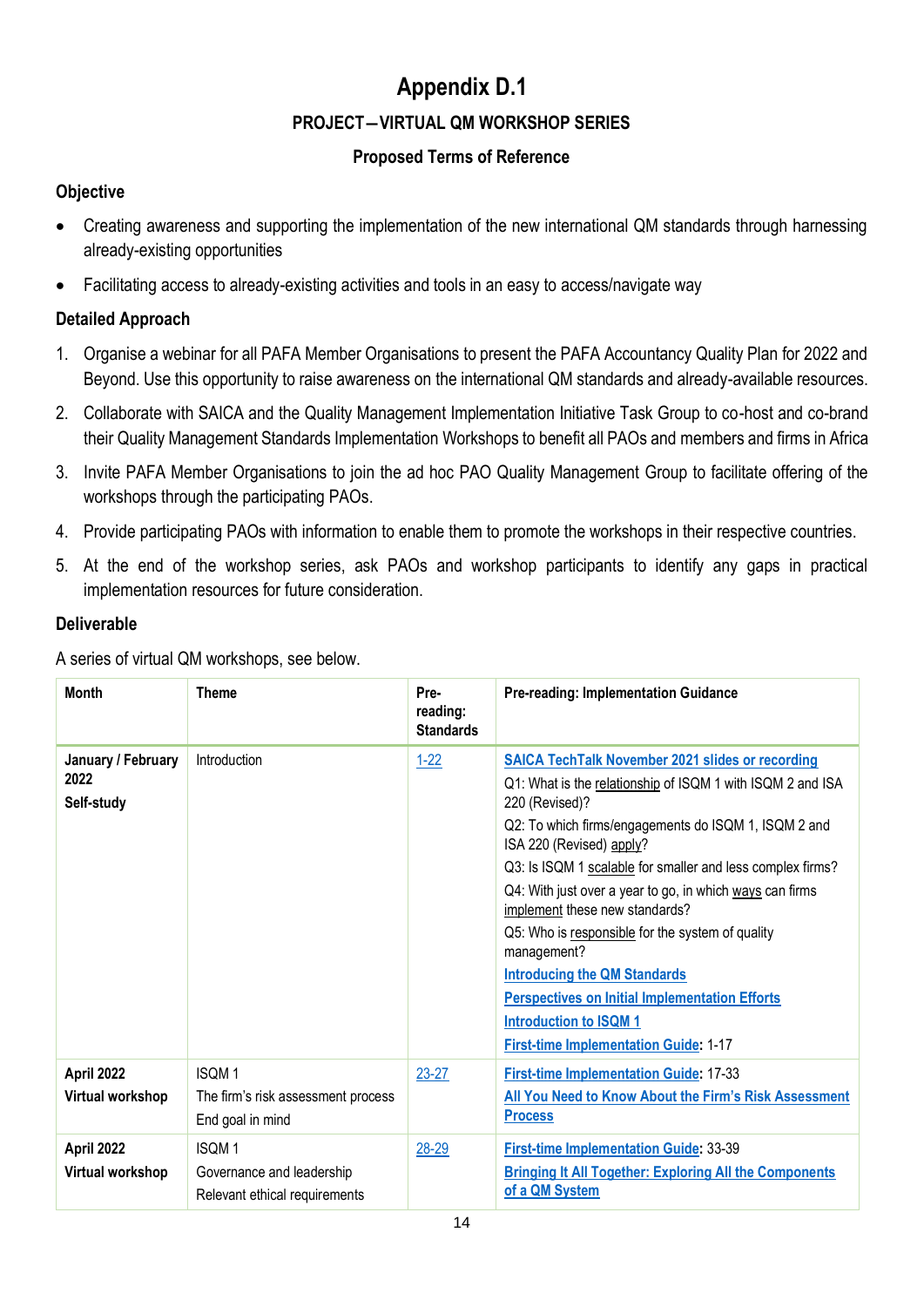| <b>Month</b>                         | <b>Theme</b>                                                                                              | Pre-<br>reading:<br><b>Standards</b> | <b>Pre-reading: Implementation Guidance</b>                                                                                             |
|--------------------------------------|-----------------------------------------------------------------------------------------------------------|--------------------------------------|-----------------------------------------------------------------------------------------------------------------------------------------|
| <b>May 2022</b><br>Virtual workshop  | <b>ISQM1</b><br>Acceptance and continuance<br>Engagement performance                                      | $30 - 31$                            | <b>First-time Implementation Guide: 39-43</b>                                                                                           |
| <b>June 2022</b><br>Virtual workshop | <b>ISQM1</b><br>Resources                                                                                 | 32                                   | <b>First-time Implementation Guide: 43-55</b><br><b>Expectations from Firms and Engagement Partners</b>                                 |
| <b>July 2022</b><br>Virtual workshop | <b>ISQM1</b><br>Information and communication<br>Network requirements, network<br>services, documentation | $33; 48-52;$<br>57-60                | First-time Implementation Guide: 55-60; 82-87; 92-96<br><b>Bringing It All Together: Exploring All the Components of</b><br>a QM System |
| August 2022<br>Virtual workshop      | <b>ISQM1</b><br>Monitoring and remediation                                                                | 35-47                                | <b>First-time Implementation Guide: 63-82</b><br><b>What's New for Firms' Monitoring and Remediation</b><br><b>Process</b>              |
| September 2022<br>Virtual workshop   | <b>ISQM2</b>                                                                                              | $1 - 30$                             | <b>Introducing the QM Standards</b><br><b>Introduction to ISQM 2</b><br><b>First-time Implementation Guide</b>                          |
| October 2022<br>Virtual workshop     | ISA 220 (Revised)                                                                                         | $1 - 41$                             | <b>Introducing the QM Standards</b><br><b>Introduction to ISA 220 (Revised)</b><br><b>First-time Implementation Guide</b>               |
| November 2022<br>Virtual workshop    | Recap                                                                                                     | $\overline{\phantom{0}}$             |                                                                                                                                         |
| February 2023<br>Virtual workshop    | <b>ISQM1</b><br>Evaluating the QM System                                                                  | $53 - 56$                            | <b>First-time Implementation Guide: 87-92</b><br><b>Bringing It All Together: Exploring All the Components</b><br>of a QM System        |

### **Scope, Resources and Timeline**

The virtual workshops will be co-hosted and co-branded with PAFA Member, SAICA. They will be presented in English from March 2022 through February 2023 and offered to PAFA Member Organisations participating in the ad hoc PAO Quality Management Group to promote to their members and firms.

#### **Budget**

SAICA and the Quality Management Implementation Initiative Task Group have generously agreed to render this collaboration opportunity to PAFA and our member organisations free-of-charge.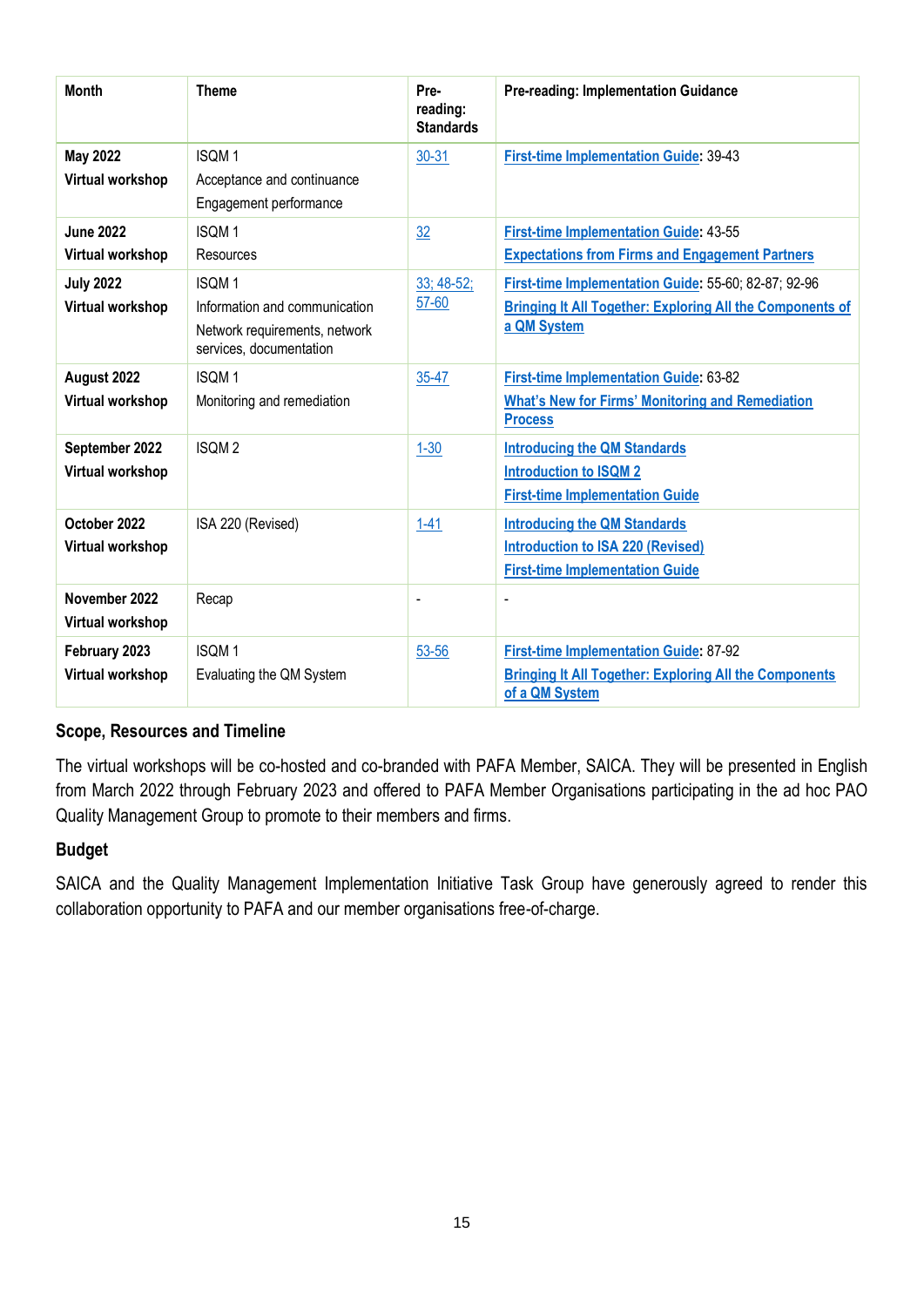## **Appendix D.2 PROJECT―PAO QUALITY STATUS REVIEW**

### **Proposed Terms of Reference<sup>9</sup>**

### **Objectives**

- Understanding specific challenges / needs of each selected PAO / country
- Identifying gaps in selected PAOs' IFAC SMO 1 and 6 compliance and advising on actions to close any gaps
- Understanding how selected PAOs are assisting their members and firms to transition to and achieve the objectives of the new international QM standards and advising on actions to close any gaps

### **Detailed Approach**

- 1. Perform a desktop review of existing material
- 2. Develop a questionnaire or interview questions to gather information about the following:
	- o At PAO level IFAC SMO 1 implementation
		- Legislation and regulators
		- Model used for quality reviews and governance
		- Policies and procedures
		- Size of audit market
		- Operational resources
		- Quality reviews performed during the past three years (frequency, number of reviews, review teams, approach/methodology, material used, results, sanctions, reporting, etc.)
		- **Funding**
		- Link to IFAC SMO 6
		- Challenges
		- Projects (new international QM standards implementation, digitalisation, etc.)
	- $\circ$  At firm level Assistance provided by PAOs to firms to support quality management
		- **Raising awareness**
		- Activities (including CPD) and tools to support the implementation of the new QM standards
		- Independent assessment of firms' QM systems
- 3. Engage with the PAO leadership to create awareness of the importance of the project (e.g., two-hour meeting with PPT)
- 4. Engage with PAO leadership involved in the quality review system (see above questionnaire / interview questions)
- 5. Summarise key messages and confirm accuracy and completeness with PAO
- 6. Identify gaps and develop recommendations regarding actions to be taken to close the gaps

<sup>9</sup> These proposed terms of reference were developed with input from Ms Asmaa Resmouki, Past PAFA President and Independent Consultant. Her service was provided on a pro bono basis.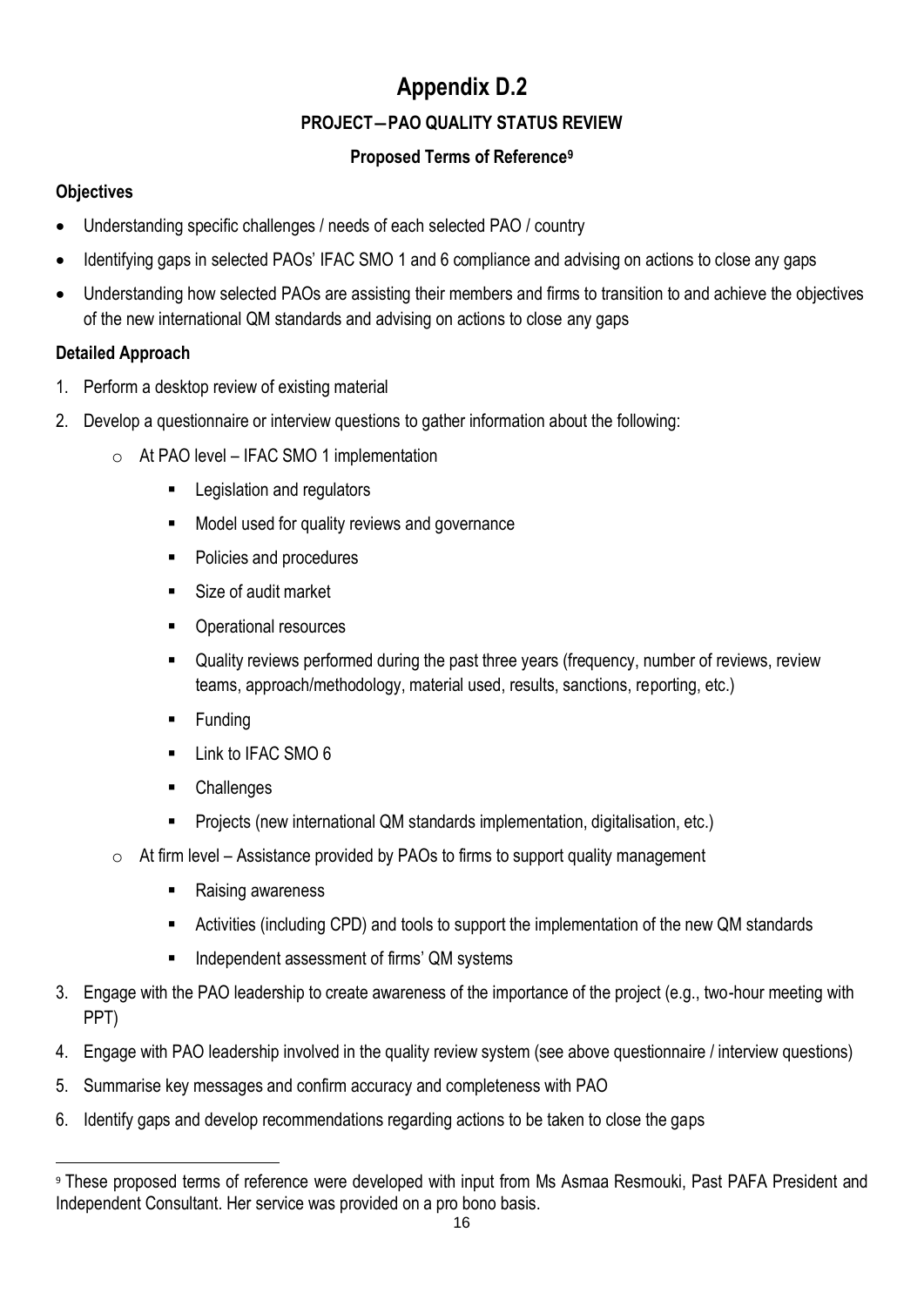### 7. Propose a way forward

### **Deliverable**

- A. Country / PAO report containing the information gathered through the questionnaire / interview questions, a gap analysis, and related recommendations, as well as a way forward
- B. Recommendations, drawn from the country / PAO reports, regarding actions that can be taken at the regional level to benefit PAOs across the region

#### **Scope, Resources and Timeline**

Engage a consultant to conduct a status review in two English-speaking and two French-speaking countries over a period of 4 months. Select PAOs of different level of maturity and size that have expressed an interest to be part of this project and are able to dedicate the leadership resources necessary to complete the project within the specified period of time.

### **Budget**

To be confirmed―project subject to external funding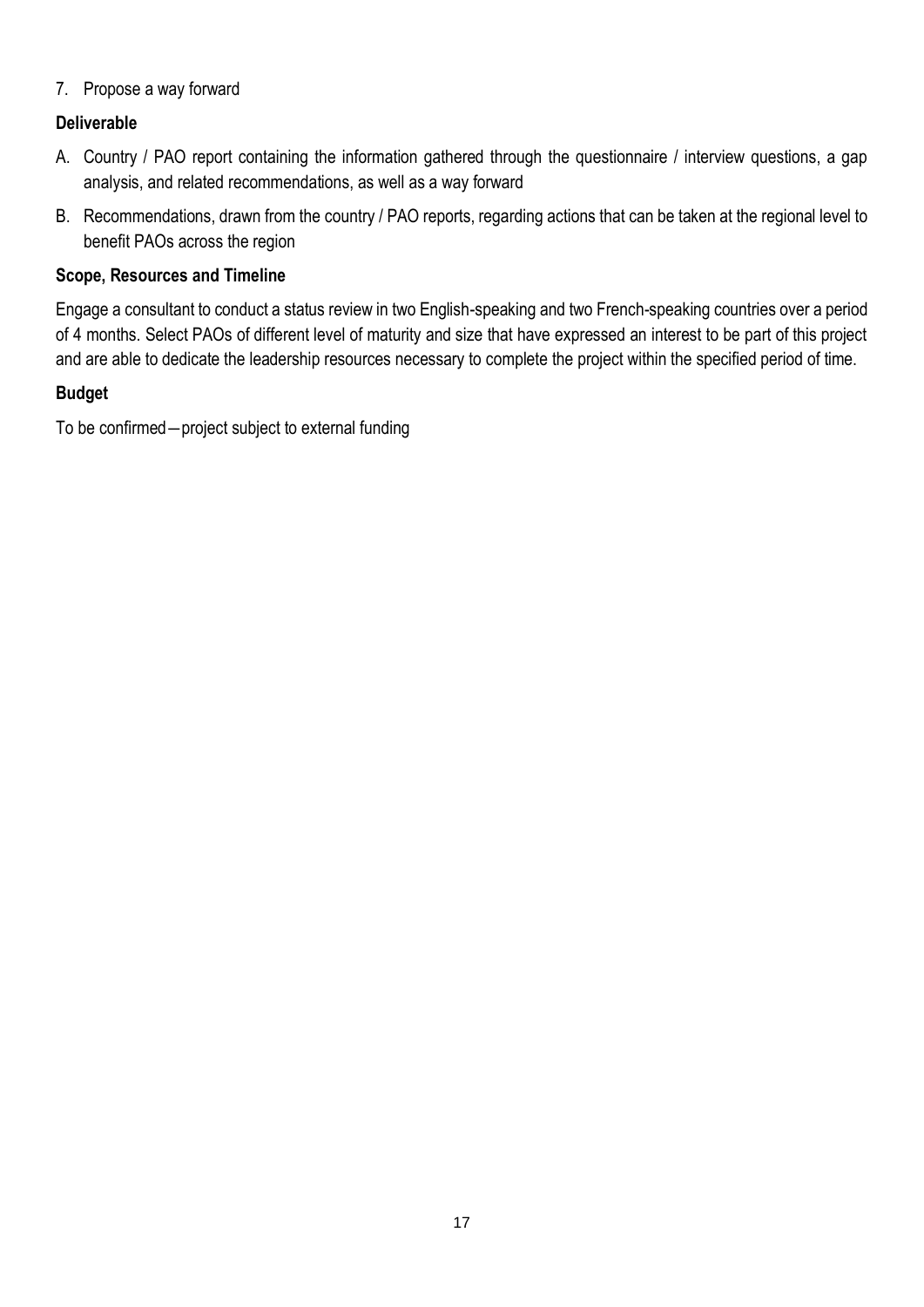### **Appendix D.3**

### **PROJECT―DEVELOPMENT OF TOOLS AND TRAINING Proposed Terms of Reference<sup>10</sup>**

### **Objectives**

- Drawing on the deliverables of the PAO quality status review, delving deeper into and to the extent possible resolving practical implementation challenges
- Identifying and to the extent possible closing gaps in existing tools and training

### **Detailed Approach**

- 1. Starting with the two selected PAOs in French-speaking countries (see Appendix D.2), for each PAO:
	- o Organise country-specific practical workshops with six selected firms (two large, two medium, and 2 small) on:
		- The IFAC SMOs 1 and 6 to identify and to the extent possible resolve practical implementation challenges and identify gaps in existing tools and training
		- The new international QM standards to identify and to the extent possible resolve practical implementation challenges and identify gaps in existing tools and training
- 2. Assess the identified gaps in existing tools and training alongside the tools and training published by PAFA in 2017 with funding from the African Development Bank and – in consultation with the PAFA Accountancy Quality Advisory Group – recommend a plan of action
- 3. Assist with the implementation of the plan of action with the aim of rendering fit-for-purpose tools and training to enhance firm quality management systems and PAO/regulator quality review systems in Africa. This might include updating the tools and training published by PAFA in 2017.
- 4. Engage with the IAASB, IFAC, and developed PAOs in Africa to facilitate implementation of the plan of action.
- 5. Engage with large firms, software and other service providers, and other interested stakeholders in Africa to facilitate implementation of the plan.
- 6. Advise on the feasibility of a PAO Capacity Self-Assessment Questionnaire similar to the AFROSAI-E Institutional Capacity Building Framework (ICBF) Self-Assessment Questionnaire. Although the focus here would be on quality, ideally the self-assessment should be wider and cover the three pillars of an effective PAO – sustainable, relevant, credible.

### **Deliverable**

- A. Workshops
- B. Gap analysis and plan of action
- C. Fit-for-purpose tools and training
- D. Advice on a PAO Capacity Self-Assessment Questionnaire

<sup>10</sup> These proposed terms of reference were developed with input from Ms Asmaa Resmouki, Past PAFA President and Independent Consultant. Her service was provided on a pro bono basis.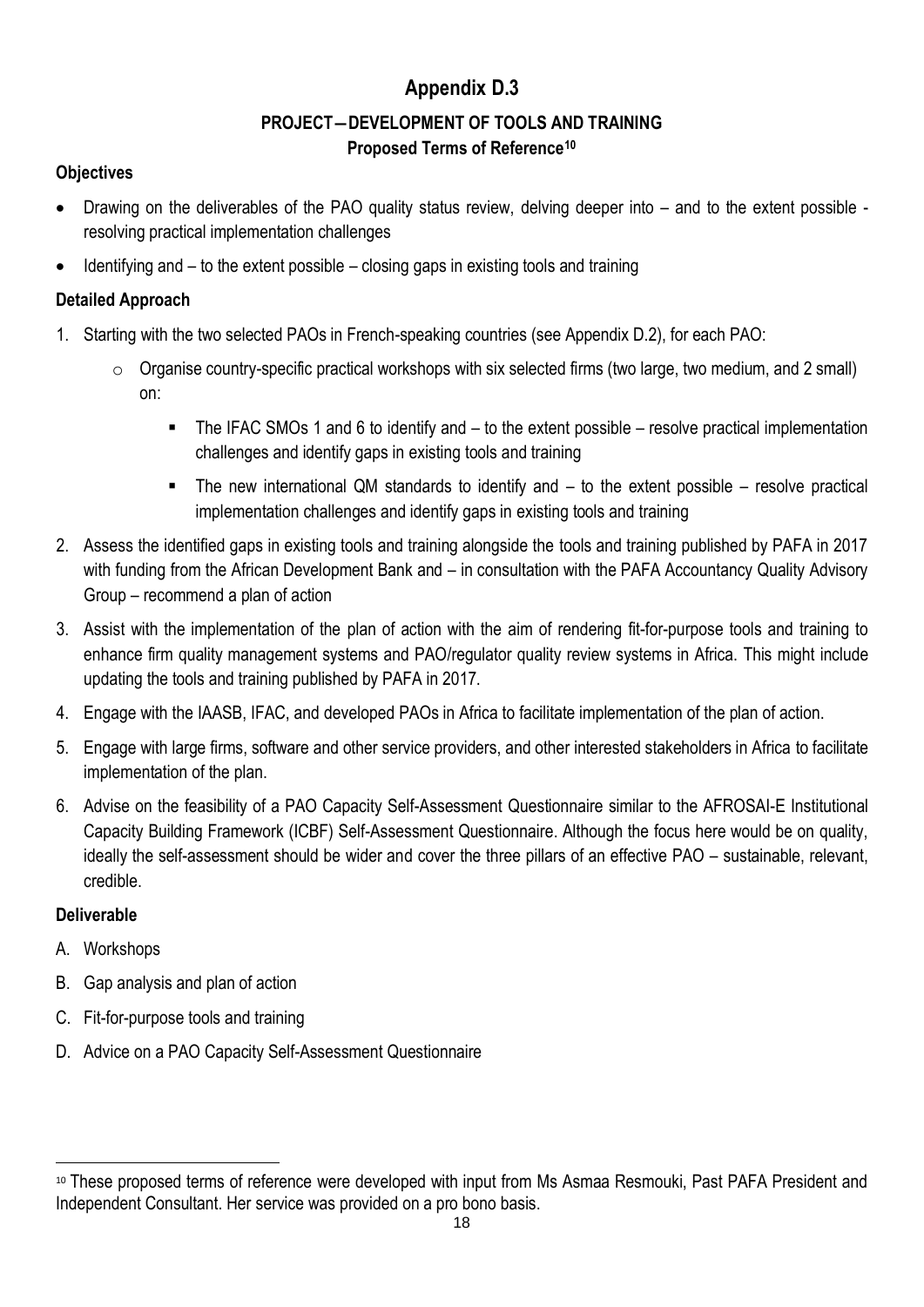### **Scope, Resources and Timeline**

It is envisaged that A and B could be delivered in 2022, with implementation of the plan of action – including the development of the fit-for-purpose tools and training – commencing in 2022 and being completed in 2023. Advice on the feasibility of a PAO Capacity Self-Assessment could be rendered in 2023 with the assessment being applied in 2024.

### **Budget**

To be confirmed – project subject to external funding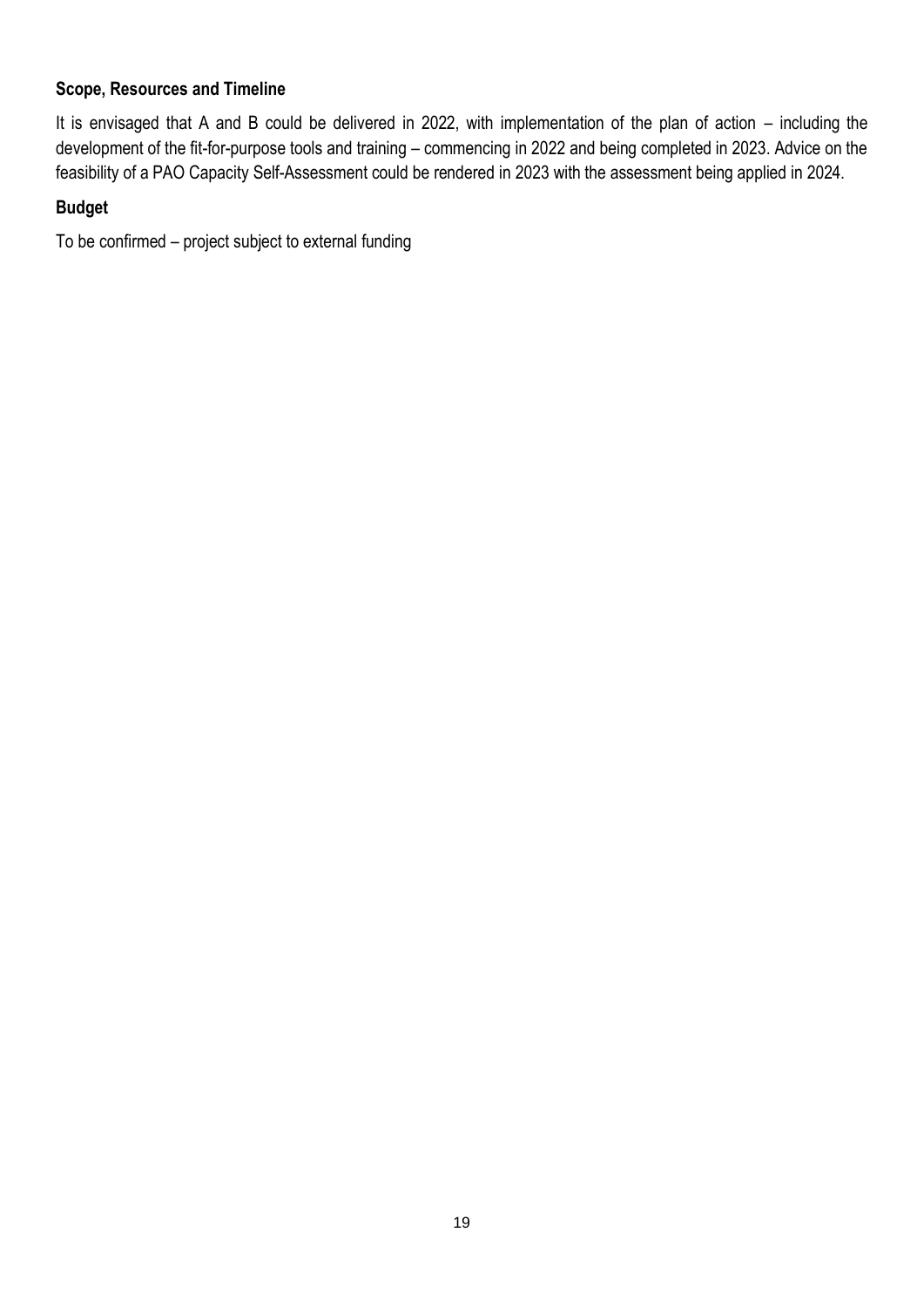### **Appendix E IFAC / IAASB RESOURCES<sup>11</sup>**

The new international QM standards (ISQM 1, ISQM 2, and ISA 220 Revised) were approved by the IAASB in September 2020. These standards, which will be effective from 15 December 2022, are considered a key strategic adoption and implementation priority for IFAC in 2021/22.

IFAC has a bi-weekly cross-functional team meeting to enhance coordination and collaboration focused on awareness raising, adoption and implementation, and ongoing support. Initiatives and outputs include:

### **Awareness raising**

- Publishing the IAASB Chairman's Q[M byline](https://www.ifac.org/knowledge-gateway/supporting-international-standards/discussion/new-standards-place-proactive-quality-management-will-underpin-next-era-audit-transformation) on the Knowledge Gateway and QM [video](https://youtu.be/PzH48p5dl8Q/) for PAOs (also i[n Arabic,](https://youtu.be/p_uKWpKMNMc) [French,](https://youtu.be/w1f4y9V7ccY) [Spanish](https://youtu.be/I-cnffe0EW0) an[d Russian\)](https://youtu.be/ZFKSta9YkTg)
- [Article and video clips](https://www.ifac.org/knowledge-gateway/supporting-international-standards/discussion/new-quality-management-standards-tremendous-opportunity-paos) summarizing QM discussion session with PAODAG
- Overview [article](https://www.ifac.org/knowledge-gateway/supporting-international-standards/discussion/getting-started-new-iaasb-quality-management-standards-overview) on the QM standards (including quick poll question)
- Joint [webinar](https://www.youtube.com/watch?v=eyCsZBPs960&feature=youtu.be) with Institute of Chartered Accountants of the Caribbean
- Regional Event Europe/ Central Asia (available in [Albanian,](https://youtu.be/xh9k_bU4RMo) [Georgian,](https://youtu.be/msEHHkdCFK4) [Ukrainian,](https://youtu.be/Y3-8PpwDXqk) [Russian,](https://youtu.be/jVCukKzZ2pM) [Croatian\)](https://youtu.be/d-A9cRzs7Lo)
- Outreach events with SMPAG volunteers e.g., El Salvador, Argentina, Costa Rica etc.

### **Adoption and implementation support**

- Promoting IAASB Materials (e.g., through direct e-mails to PAO key contacts, social media etc.):
	- o Basis for Conclusions & Factsheets [\(ISQM 1,](https://www.iaasb.org/publications/international-standard-quality-management-isqm-1-quality-management-firms-perform-audits-or-reviews) [ISQM 2,](https://www.iaasb.org/publications/international-standard-quality-management-isqm-2-enhancing-quality-reviews) [ISA 220\)](https://www.iaasb.org/publications/international-standard-auditing-220-revised-quality-management-audit-financial-statements)
	- $\circ$  First Time Implementation Guides [ISQM 1](https://www.iaasb.org/publications/isqm-1-first-time-implementation-guide) and [ISQM](https://www.iaasb.org/publications/isqm-2-first-time-implementation-guide) 2
	- o Overview Videos [\(English,](https://youtu.be/4BEC1xSbmCY) [Spanish,](https://www.youtube.com/watch?v=N10E8CE_CWA) [French\)](https://lnkd.in/gFPqFww)
	- o [Video](https://www.youtube.com/watch?v=WXZSc3sLQEU) on initial implementation perspectives
- [Four global webinars](https://www.iaasb.org/news-events/2021-06/upcoming-events-iaasb-quality-management-webinar-series-collaboration-ifac) in collaboration with IAASB
- Gateway Articles:
	- o [Kicking Off the Quality Management Webinar Series: Applying the Standards in Practice](https://www.ifac.org/knowledge-gateway/supporting-international-standards/discussion/kicking-quality-management-webinar-series-applying-standards-practice)
	- o [Are Your Firm and Its Engagements Partners Ready for ISQM 1?](https://www.ifac.org/knowledge-gateway/supporting-international-standards/discussion/are-your-firm-and-its-engagements-partners-ready-isqm-1-iaasb-ifac-second-quality-management-webinar)
	- o [Preparing for the New Quality Management Standards: ISQM 1 Quality Objectives and Quality Risks](https://www.ifac.org/knowledge-gateway/supporting-international-standards/discussion/preparing-new-quality-management-standards-isqm-1-quality-objectives-and-quality-risks)
	- o [Preparing for the New Quality Management Standards: ISQM](https://www.ifac.org/knowledge-gateway/supporting-international-standards/discussion/preparing-new-quality-management-standards-isqm-1-risk-responses) 1 Risk Responses
	- o [Preparing for the New Quality Management Standards: ISQM 1 System Evaluation and Monitoring](https://www.ifac.org/knowledge-gateway/supporting-international-standards/discussion/preparing-new-quality-management-standards-isqm-1-system-evaluation-and-monitoring)

### **Other on-going initiatives**

- Dedicated [IFAC webpage](https://www.ifac.org/knowledge-gateway/supporting-international-standards/discussion/quality-management) including IFAC and IAASB content, plus external resources from PAOs
- Outreach to PAOs exploring status of adoption, level of implementation, challenges and identified support areas (captured in an Excel tracker)
- SMO Review incorporation of QM into 2021 SMO review (SMO 1 QA)

<sup>&</sup>lt;sup>11</sup> This information was provided by IFAC in March 2022 and will be updated as work at these bodies progresses.